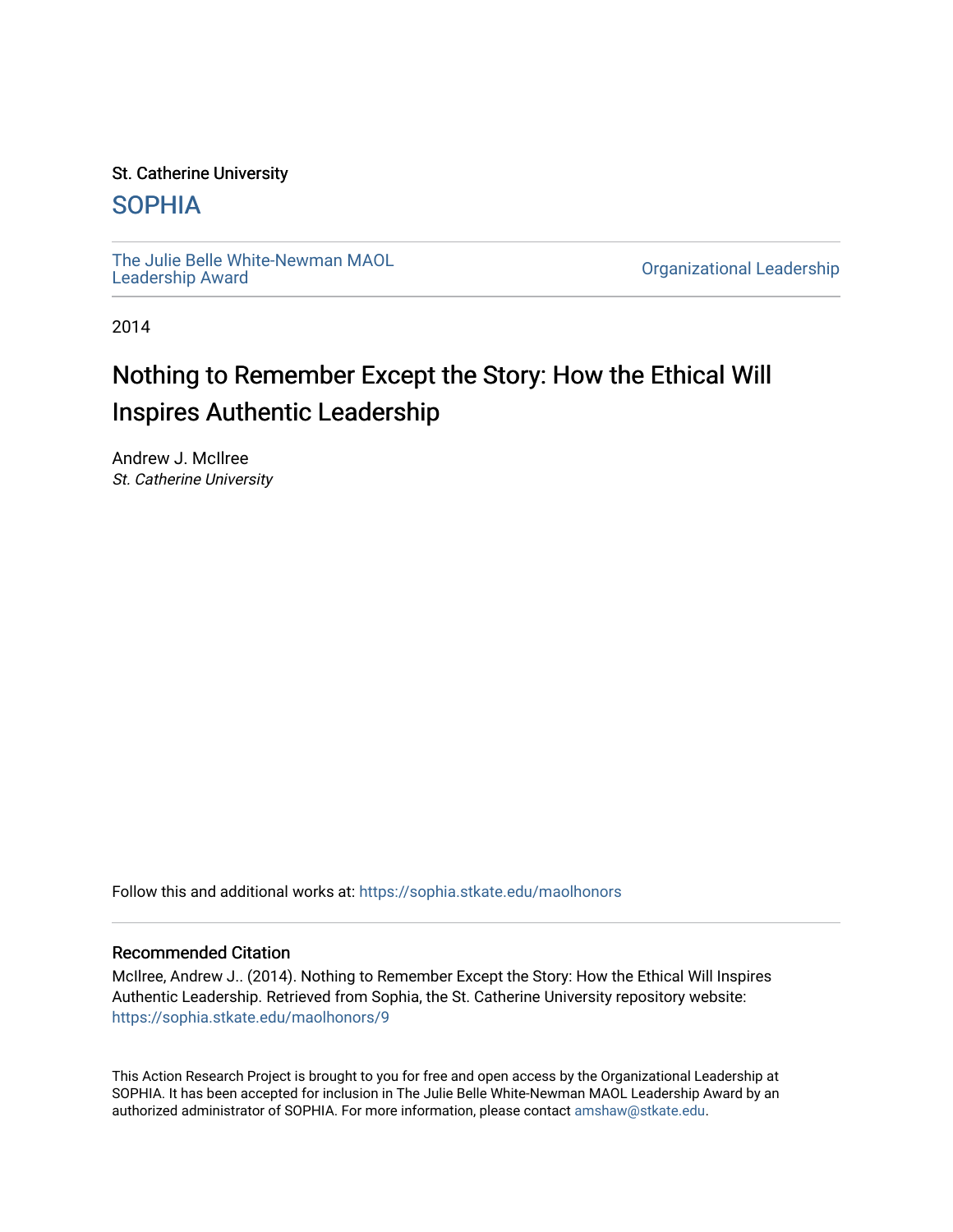## **Nothing to Remember Except the Story: How the Ethical Will Inspires Authentic Leadership**

By Andrew J. McIlree

An Action Project Submitted in Partial Fulfillment of the

Requirements for the Degree of

## **Master of Arts in Organizational Leadership**

**St. Catherine University St. Paul, Minnesota**

December, 2013

Research Advisor: Gene Scheffler, MAOL

Date

Signature of Advisor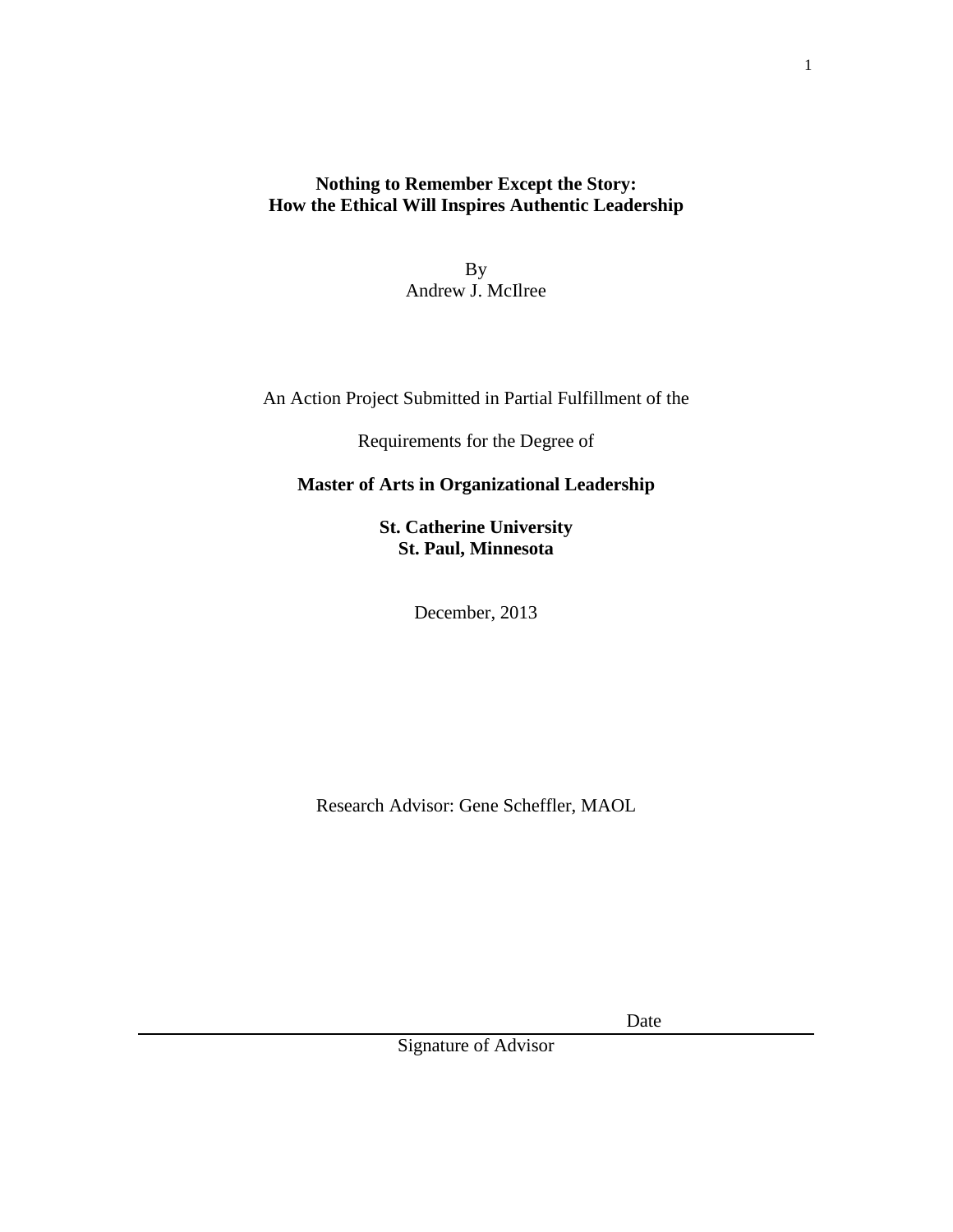

# **Master of Arts in Organizational Leadership**

© Copyright by Andrew J. McIlree, 2013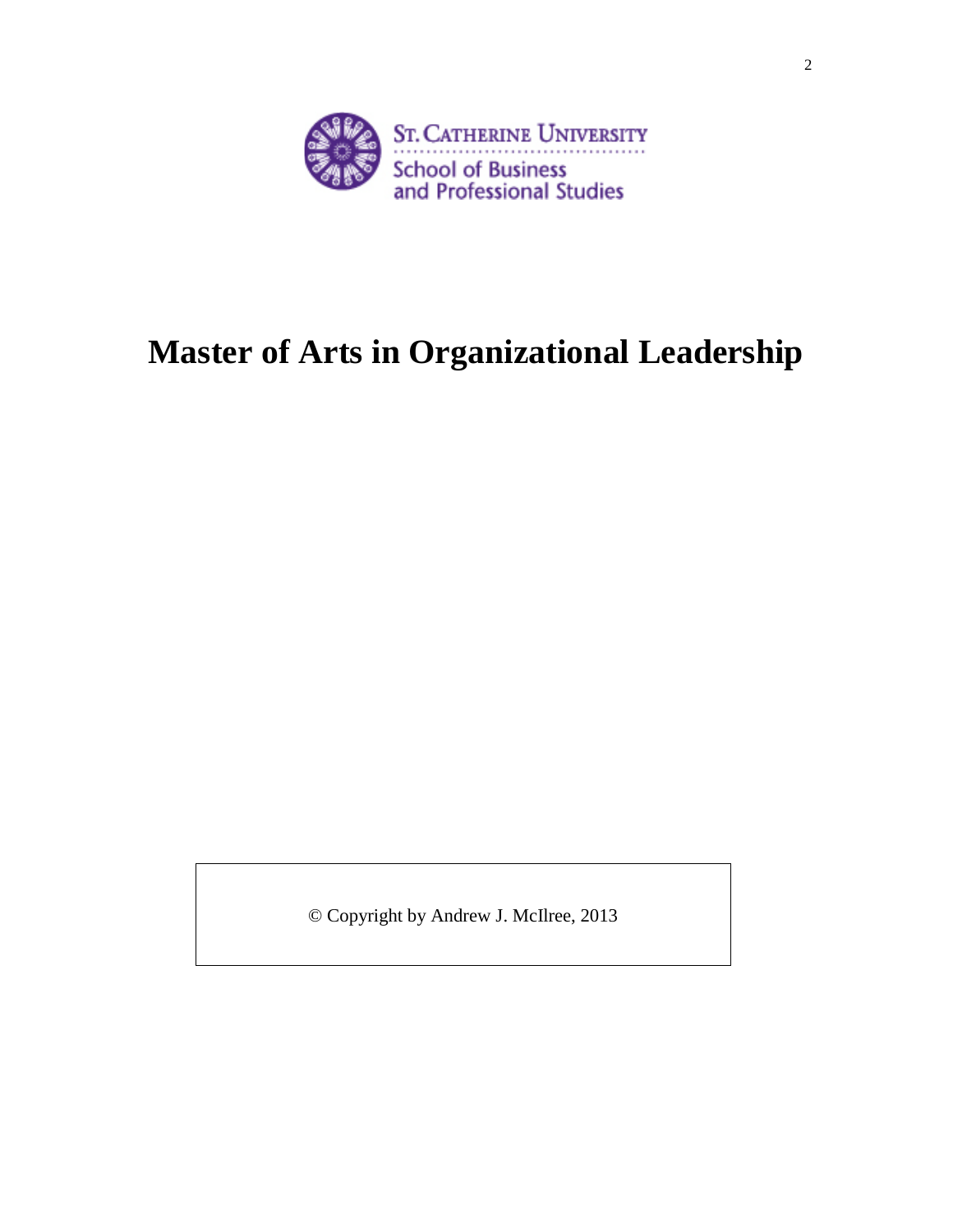#### **Abstract**

The focus of this Leadership Action Project is to explore how the ethical will can inspire authentic leadership. Authentic Leadership theory is predicated on the growth of selfknowledge and self-awareness in a leader. These twin notions, developed through practical experience and lifelong reflection, inform a leader's legacy of values, beliefs, and behavior. Due to the immediacy of daily challenges, modern leaders often lack the presence of mind to reflect on their crucible experiences and practical wisdom. As a result of this lack of contemplation, these leaders do not extract as much self-knowledge and self-awareness from their personal ethical legacies. The ethical will, a document designed to articulate an author's values and life experiences as a legacy for others, can be a practical medium for inspiring authentic leadership. The research findings inform a set of recommended best processes for inspiring authentic leadership through writing an ethical will.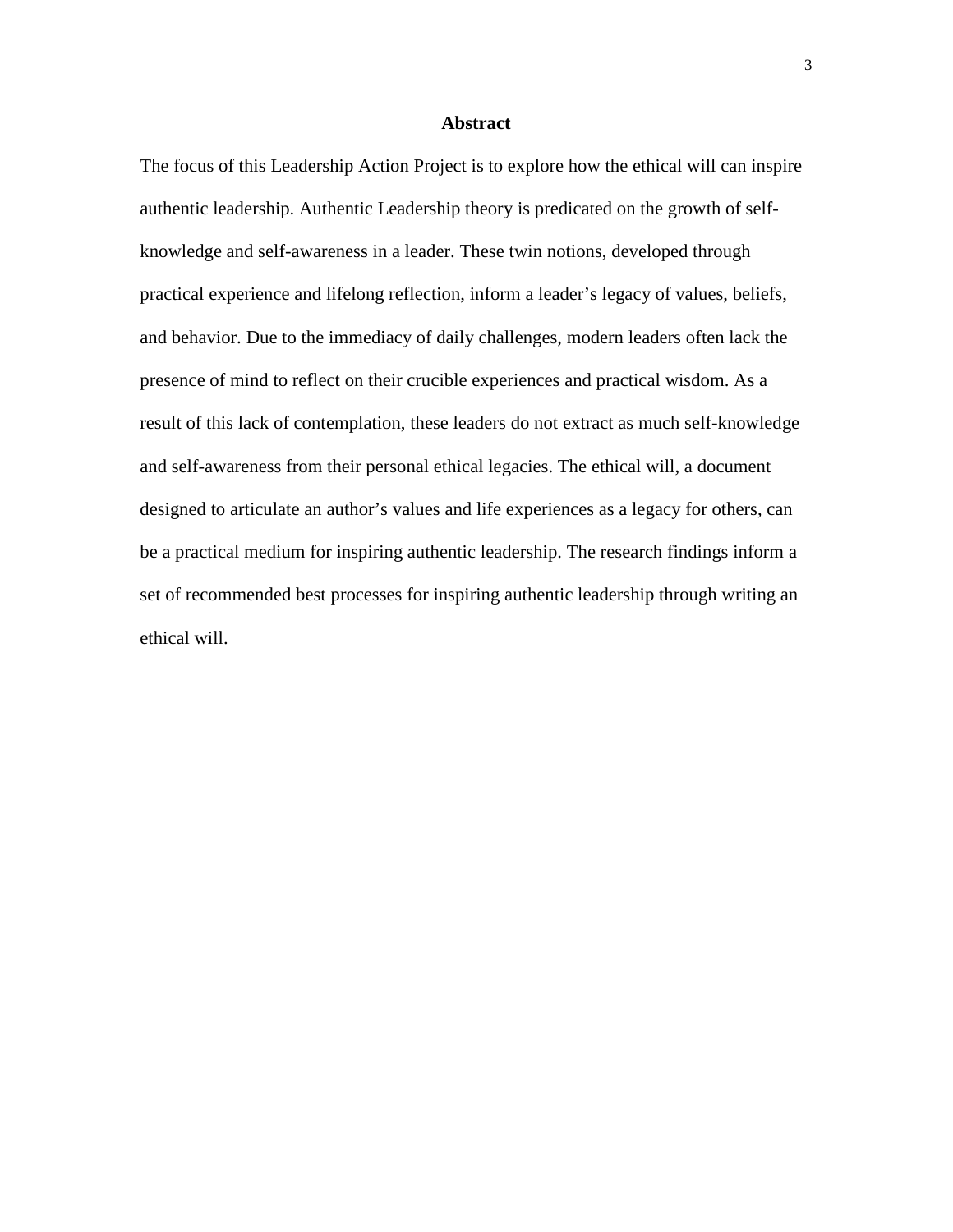## **Table of Contents**

| Research Question and Methodology  16                                                              |
|----------------------------------------------------------------------------------------------------|
|                                                                                                    |
|                                                                                                    |
| The Ethical Will as a Leadership Instrument 19<br>Authentic Leadership and the Writing Process  20 |
|                                                                                                    |
|                                                                                                    |
|                                                                                                    |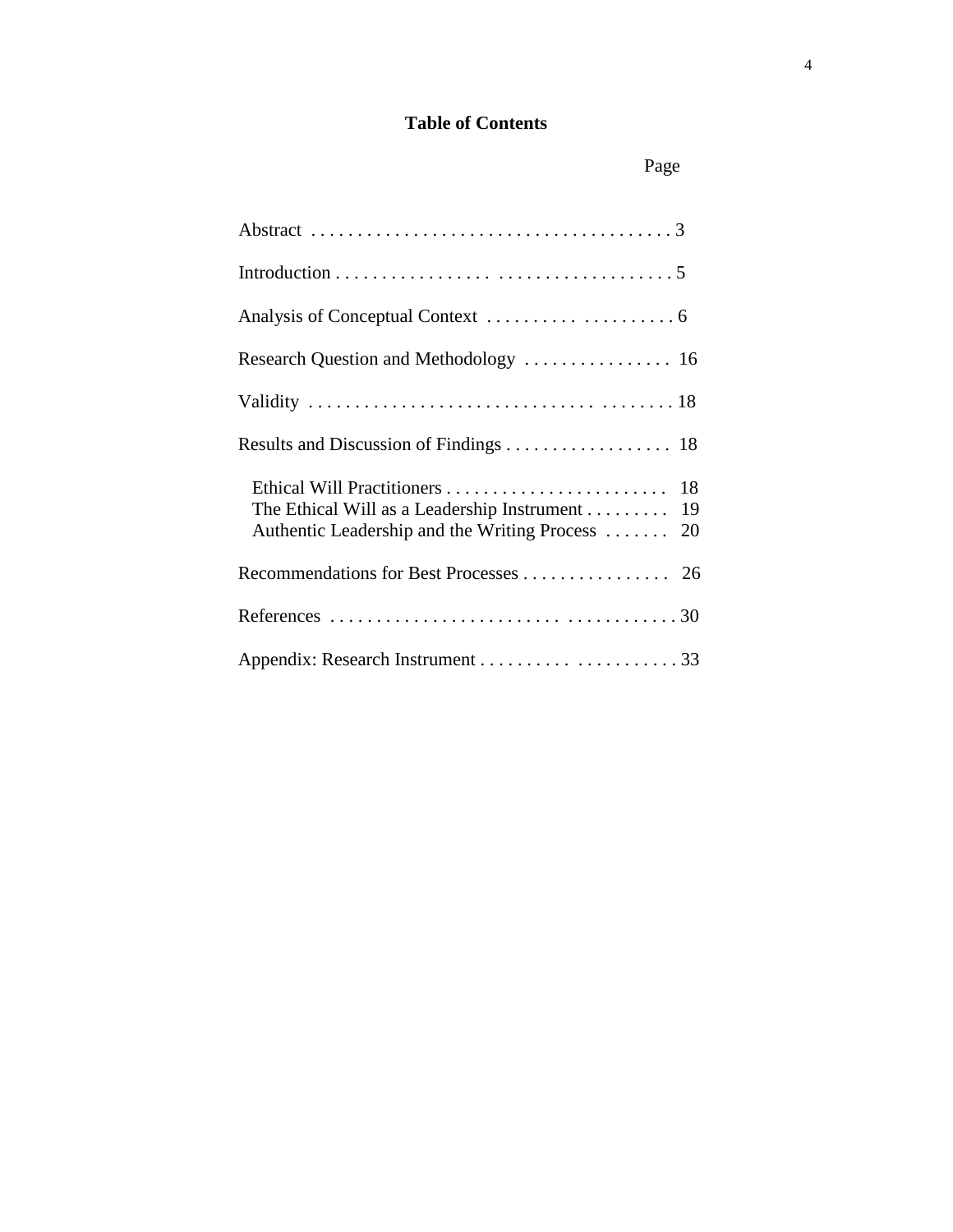#### **Introduction**

Over five centuries ago, an ancestor of mine was the head of a Norbertine abbey in rural Scotland. My research on his life's leadership journey is what inspired me to pursue a Master of Arts in Organizational Leadership. What were his personal values? I wondered. What crucible experiences shaped his life, and what wisdom would he have wanted to share with me about living in an authentic manner during a challenging time? Because he never wrote about his own life, those questions will go forever unanswered.

Those questions are what drew me to examine Authentic Leadership theory and the concept of a leader's personal ethical legacy. Today, leaders throughout the world face a crucible of challenges that demand swift responses. Studies have shown that reflecting on these experiences can make a leader's life rich with wisdom and self-knowledge (Thomas, 2008). Due to the immediacy of these challenges, however, most leaders often lack the presence of mind to contemplate their personal ethical legacy: what they learned from life experiences, and what they would like future generations—their loved ones and the public—to remember about them.

My Leadership Action Project examines the creation of an ethical will as a means to communicate a personal ethical legacy and inspire authentic leadership. "Unlike traditional wills that transfer worldly possessions," wrote Flashman, Flashman, Noble, and Quick (1998), "an ethical will bequeaths values, ideas, and personal reflections." For the writer, creating an ethical will encourages the definition of personal values, the articulation of life lessons from crucible experiences, and wisdom imparted to future generations. This process further incorporates these components into an authentic leader's daily practice.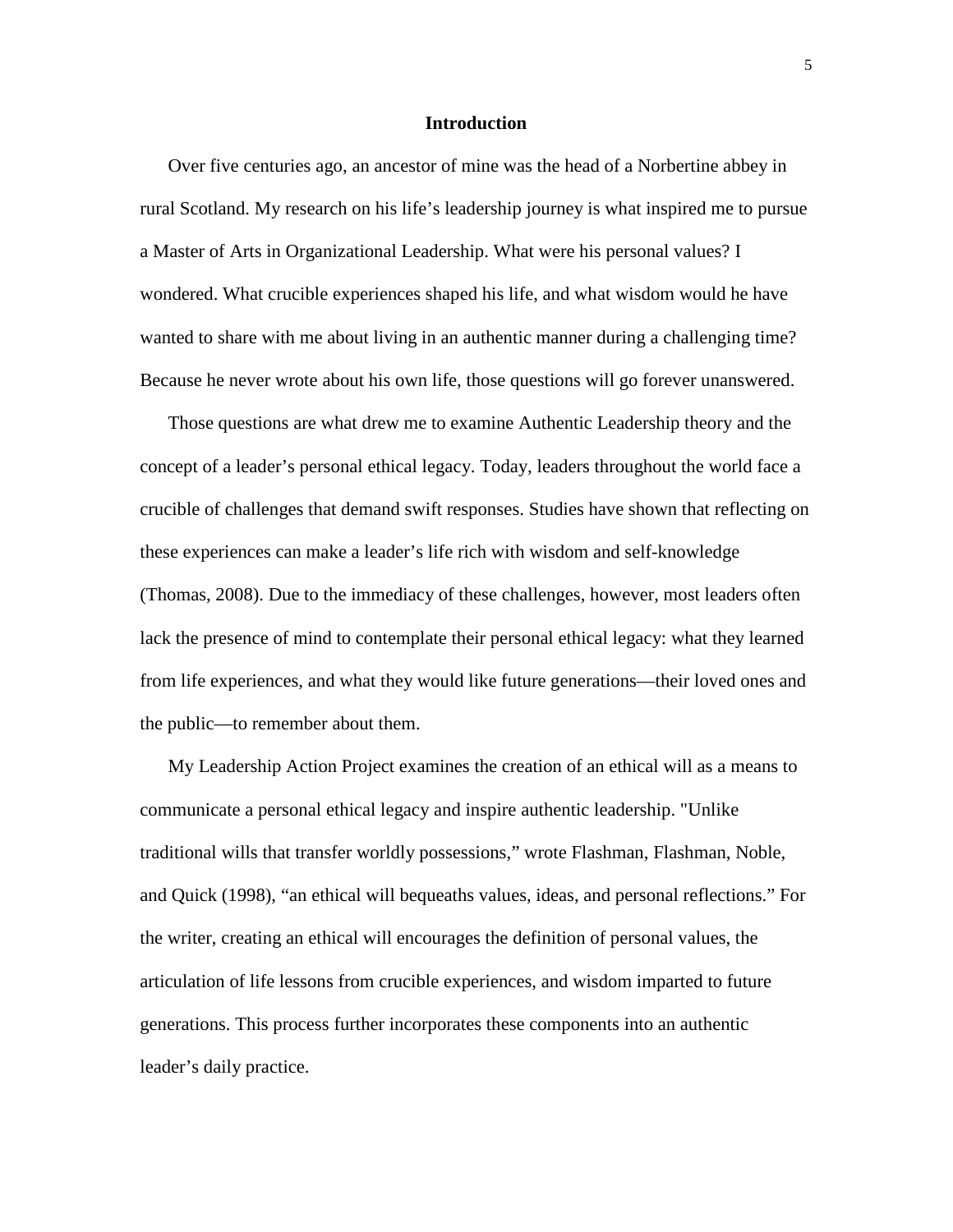I analyzed existing literature, research, and case studies about the history and practice of ethical wills. I also conducted interviews with ethical will practitioners: a rabbi, an estate attorney, and others who wrote them. My questions focused on best processes for creating ethical wills grounded in Authentic Leadership theory, which was developed by Bill George and others. In practice, this theory "relies heavily on the life story of the leader and the meaning the leader attaches to his or her life experiences" when interacting with followers and responding to challenges (Northouse, 2010, p. 206).

The outcome of my Leadership Action Project is a set of recommendations with which an authentic leader can create a personal ethical legacy. These recommendations are based on my research of ethical wills and the best processes identified in my interviews, compared and contrasted with George's five dimensions of Authentic Leadership theory.

#### **Analysis of Conceptual Context**

I begin the following analysis by outlining the evolution of the ethical will throughout history and offering a modern definition for it as a leadership instrument. I then proceed to define and outline Authentic Leadership theory as described by George (2003, 2007). Finally, I demonstrate how in recent years the ethical will has been used as a practical medium for both inspiring authentic leadership and establishing a leader's personal ethical legacy.

#### **History of the Ethical Will**

The ethical will is rooted in the history of leadership, notably within the founding of Judaism. Scholars point to the Book of Genesis 49.1- 28 in the Hebrew Scriptures as the first example of an ethical will, when Jacob, patriarch of Israel, summoned his sons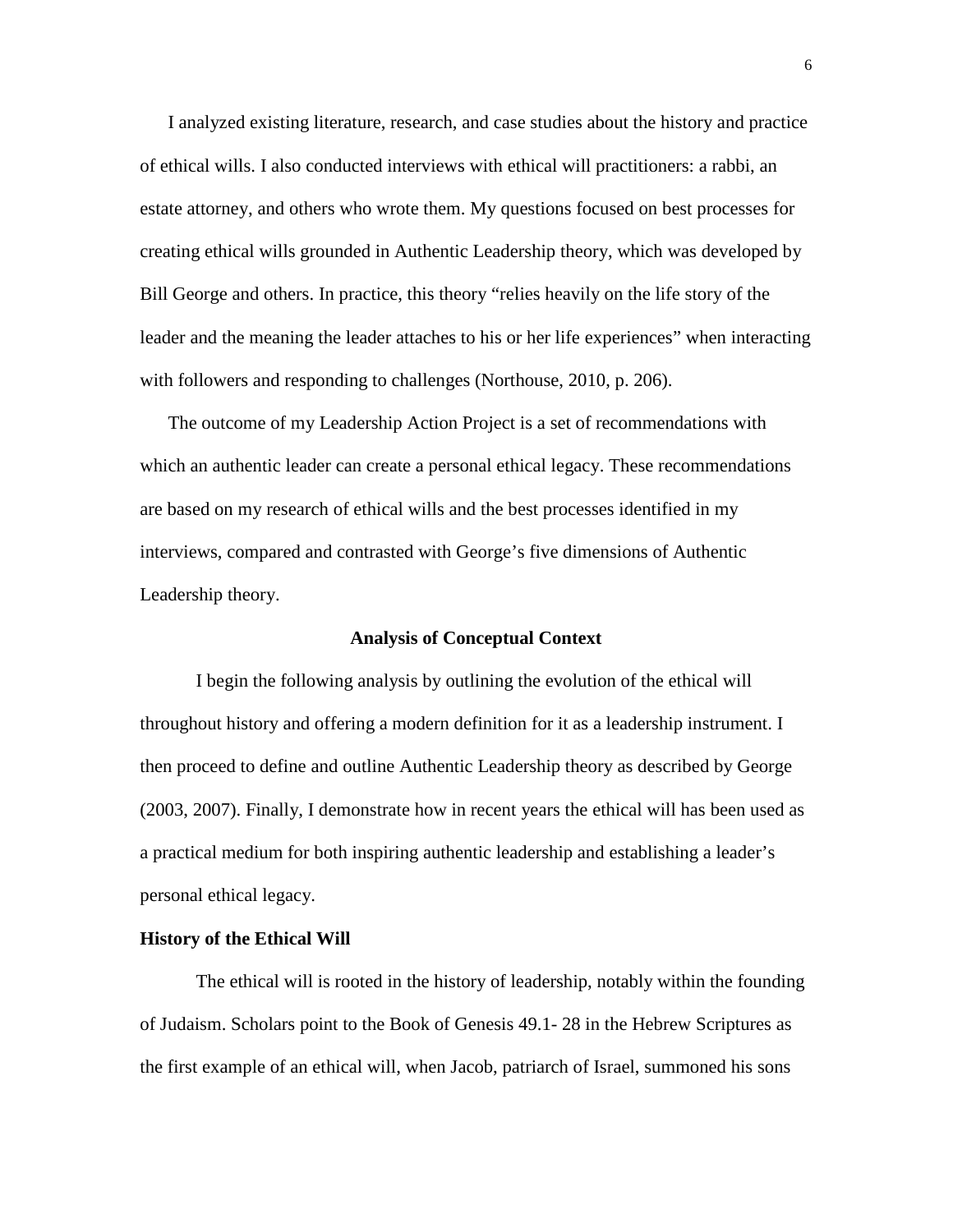for a deathbed speech. "Then Jacob called his sons, and said, 'Gather around, that I may tell you what will happen to you in days to come,'" and offered his life's wisdom through warnings and blessings (New Revised Standard Version Bible). Jacob, whose sons founded the Tribes of Israel, used his ethical will both as a means to preserve his legacy and as an opportunity to give final thoughts on leadership. Ethical wills became a Jewish leadership tradition, and they gained importance across centuries of societal growth and change for the Jewish people.

Sheridan found that after the Roman destruction of the Jewish nation, in 70 C.E., for Jews dispersed throughout Europe and the Near East,

…these documents were a way to preserve their heritage in the face of forced conversions to Islam and Christianity. Written by male heads of households for their families and by rabbis who wished to leave a record for their congregations, they were 'moral assets' for a people whose material assets were more often than not in jeopardy. (2009, p. 114-115)

According to Baines (2002), ethical wills during the Medieval and Renaissance periods also became an opportunity for women, especially mothers with children, to exercise leadership and create a legacy independent of their husbands, "since society's rules usually precluded them from writing a legal will or dispensing property as they wished" (p. 13).

#### **The Modern Ethical Will**

Global cultural and societal changes have continued to shape the ethical will as a leadership and legacy instrument, wrote Faulkner (2010). Rather than a ritual deathbed speech or a documented safeguard for religious preservation, "Modern ethical wills deal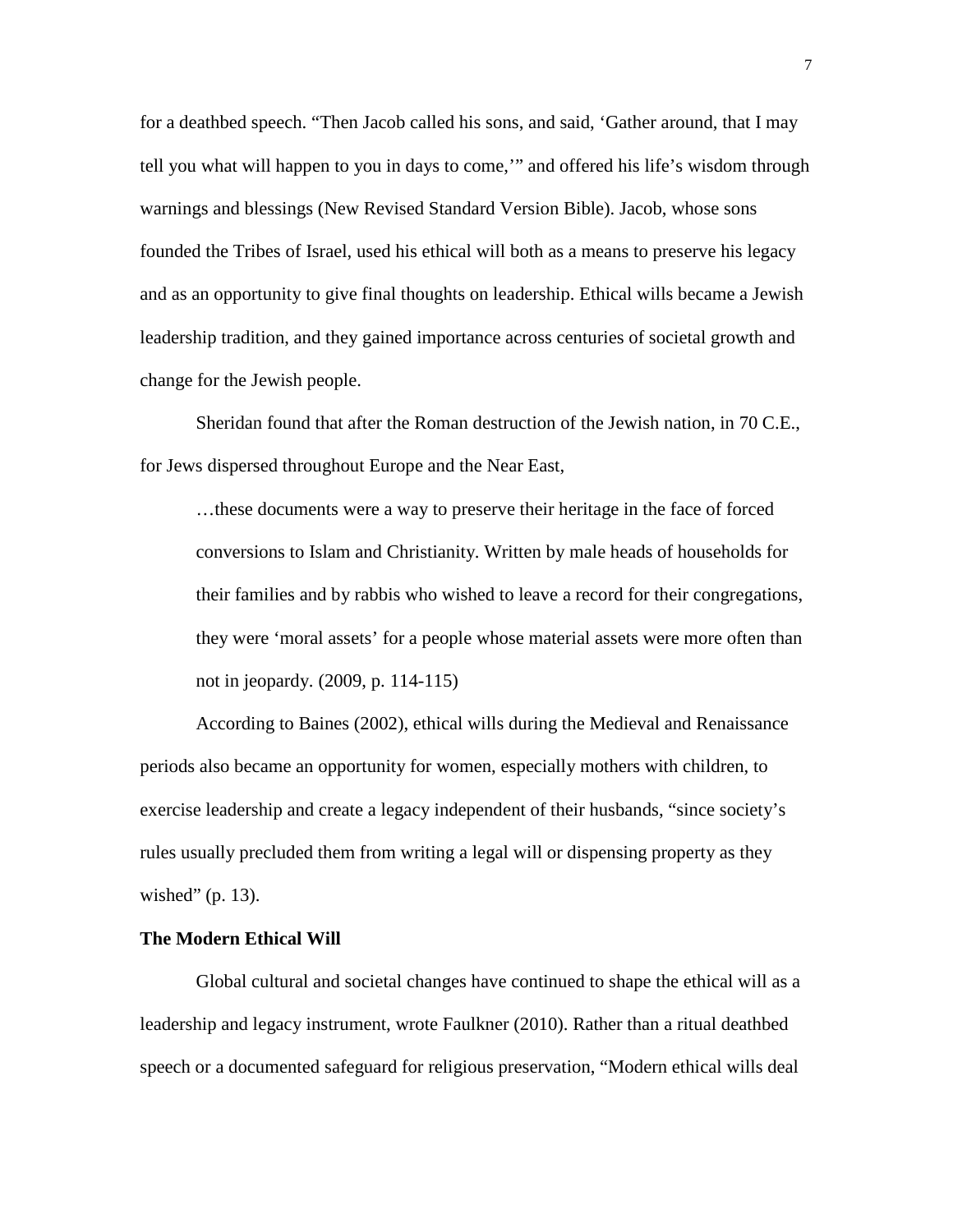more with passing on personal values and beliefs, spiritual values, [and] hopes and concerns for future generations," and are now used by people of all faiths (Faulkner, 2010, p. 454). Further, the creation of an ethical will is no longer limited by the writer's age or stage of life (Taylor, 2011). In the context of modern society, "legal wills bequeath valuables, while ethical wills bequeath values," (Baines, 2002, p. 14).

Researchers of ethical wills are in general agreement when defining the modern document. Baines described it as "a vehicle for clarifying and communicating the meaning in our lives to our families and communities," an especially useful instrument for helping one "reflect on and share [his or her] life's experience" (2002, p. 2). Similarly, Faulkner wrote that an ethical will gives an author "the opportunity to permanently recount and place those [life lessons] in a preserved place" (2010, p. 457). This document "allows future generations to access experiences that they would not otherwise have personally encountered; and this perhaps gives them a better idea of their own experiences based on what members of their family have experienced" (Faulkner, 2010, p. 457). Frank (2003) offered the most succinct definition of an ethical will: it is "any document which seeks to pass on to current and future generations, the values, experiences, and lessons of an individual and her ancestors. In short, it is a document which creates a human legacy" (p. 70-71).

#### **Authentic Leadership Theory**

The notions of self-knowledge and self-awareness in a leader are what form the heart of Authentic Leadership theory. A survey by Northouse (2010) of the literature on Authentic Leadership, however, revealed little agreement among scholars on a formal definition of the theory beyond the importance of these twin notions within a leader's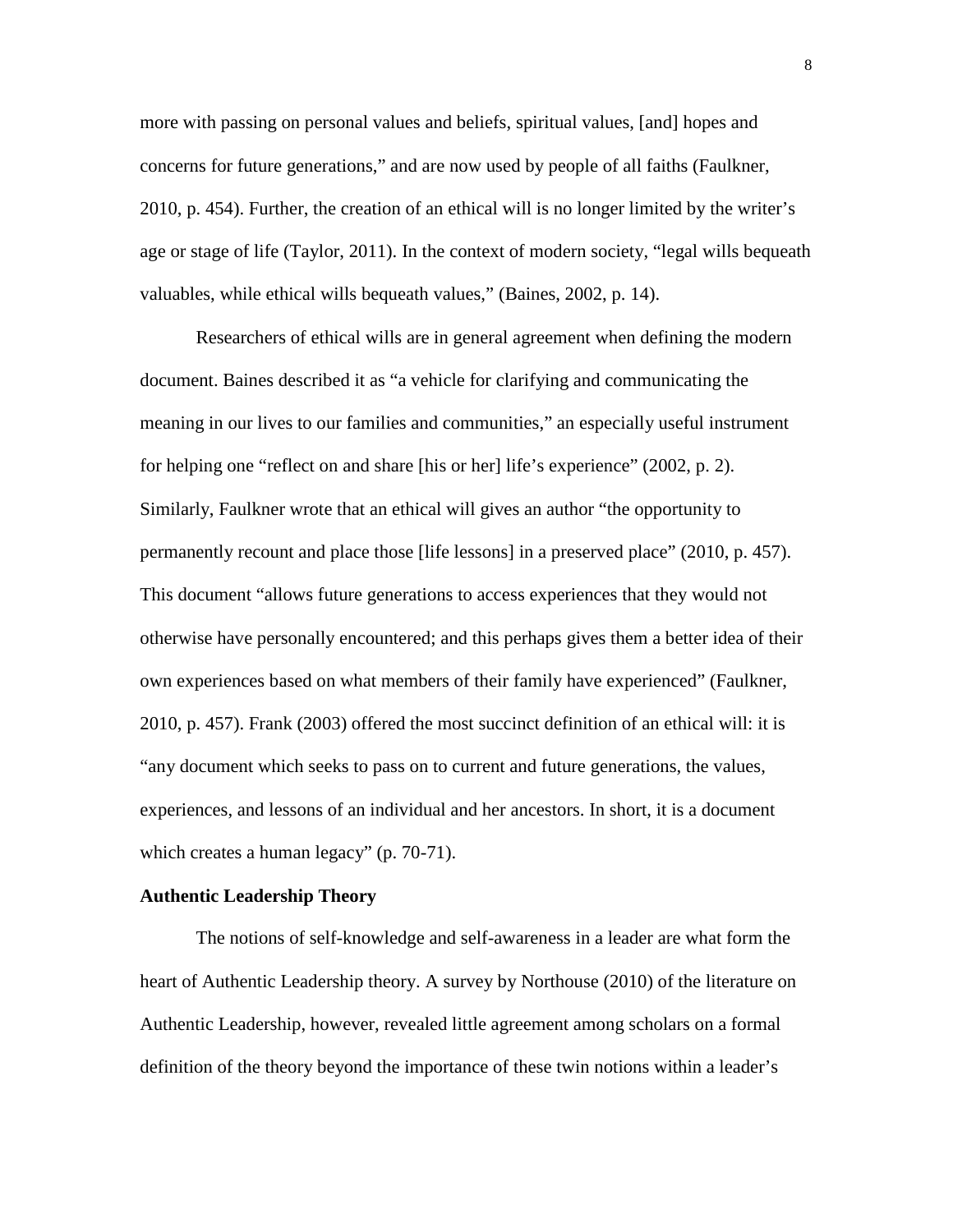emotional intelligence. Therefore, for clarity this Leadership Action Project will use the Authentic Leadership model developed by George (2003; 2007). According to George:

Authentic leaders are genuine people who are true to themselves and to what they believe. Rather than letting the expectations of others guide them, they are prepared to be their own person and go their own way. As they develop as authentic leaders, they are more concerned about serving others than they are about their own success or recognition. And they are constantly looking for ways to grow personally. Authentic leaders develop genuine connections with others and engender trust. Because people trust them, they are able to motivate people to high levels of performance by empowering them to lead. (2007, p. 205-206)

#### **Leadership Growth and Evolution over Time**

Personal leadership growth and evolution over time is a major component of George's model. Authentic leaders, he wrote, are dedicated to a lifetime of learning from experiences. "The medium for developing into an authentic leader is not the destination but the journey itself—a journey to find [the leader's] true self and the purpose of [his or her] life's work" (George, 2003, p. 27). Continuing with his analogy of the lifelong leadership experience as a journey, George (2007) created a compass metaphor informed by his five dimensions of Authentic Leadership: Pursuing purpose with passion, practicing solid values, leading with heart, establishing connected relationships, and demonstrating self-discipline, respectively. Together, these moral points guide a leader to her or his internal "True North" purpose of authentic leadership (George, 2007, p. 65-66). The following section expands upon the five dimensions of George's model with research from other scholars.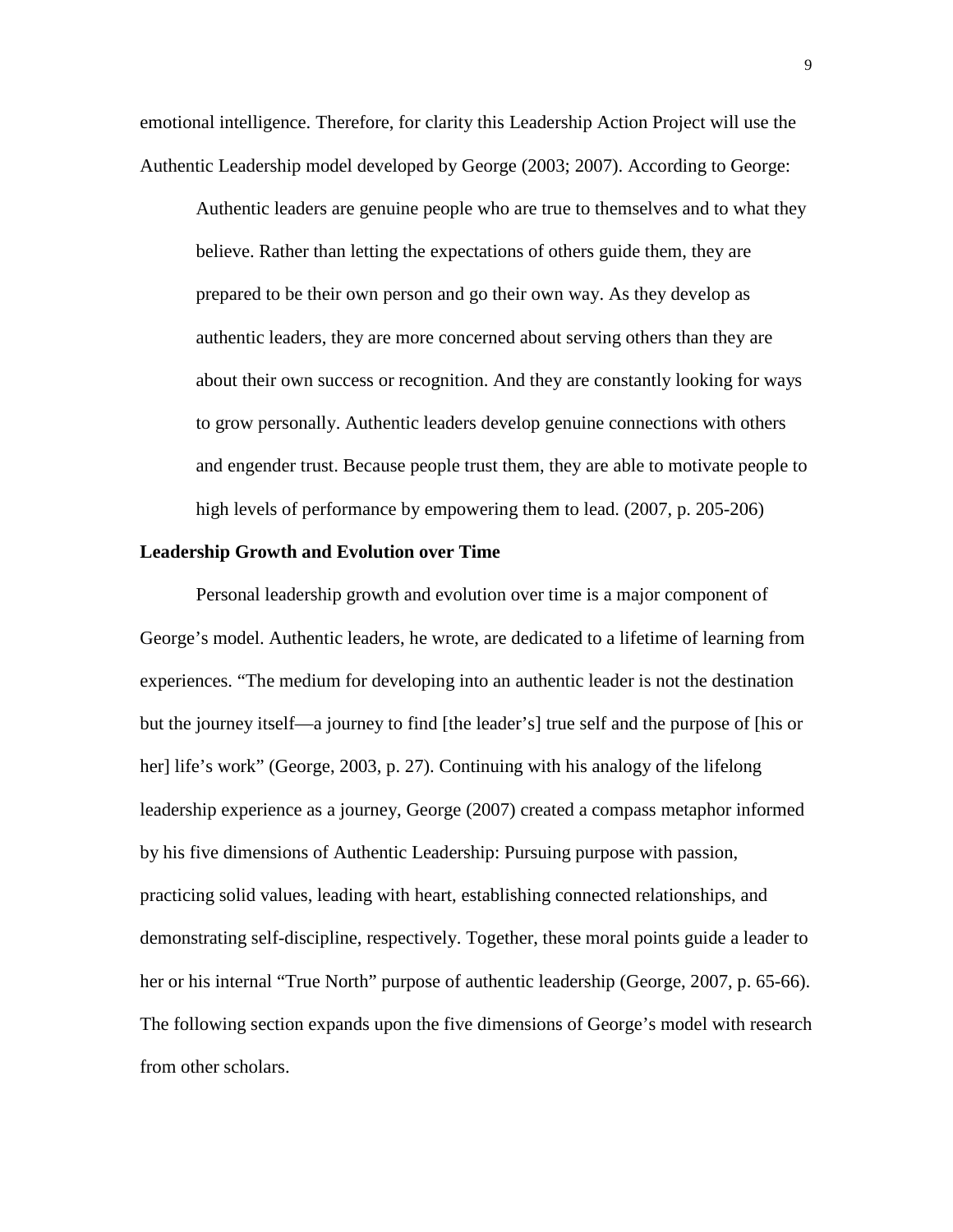#### **Dimensions of Authentic Leadership**

**Pursuing purpose with passion.** "Without a real sense of purpose," George found, "leaders are at the mercy of their egos and are vulnerable to narcissistic impulses" (2003, p. 19). Research by Shamir and Eilam (2005) corroborated George's findings. "Performing a leadership function and related activities are self-expressive acts for authentic leaders," Shamir and Eilam found (2005, p. 396-397), suggesting that the purpose itself of leading carried more importance than public affirmation. They concluded:

Authentic leaders do not take on a leadership role or engage in leadership activities for status, honor, or other personal rewards…. They have a value-based cause or a mission they want to promote, and they engage in leadership in order to promote this cause or mission. (Shamir & Eilam, 2005, p. 396-397)

**Practicing solid values.** "Leaders are defined by their values, and values are personal—they cannot be determined by anyone else," George wrote (2007, p. xxxii). A review by Avolio, Walumbwa, and Weber (2009) of Authentic Leadership literature similarly defined this dimension as *internalized moral perspective*. This term "refers to being guided by internal moral standards, which are used to self-regulate one's behavior" (Avolio et al., 2009, p. 424). Shamir and Eilam (2005) are in agreement with this concept, and echoed George's point about leadership lessons drawn from lifelong experience. They found the values held by authentic leaders were internalized "on the basis of their own experiences. They hold their values to be true not because these values are socially or politically appropriate, but because they have experienced them to be true" (Shamir & Eilam, 2005, p. 397).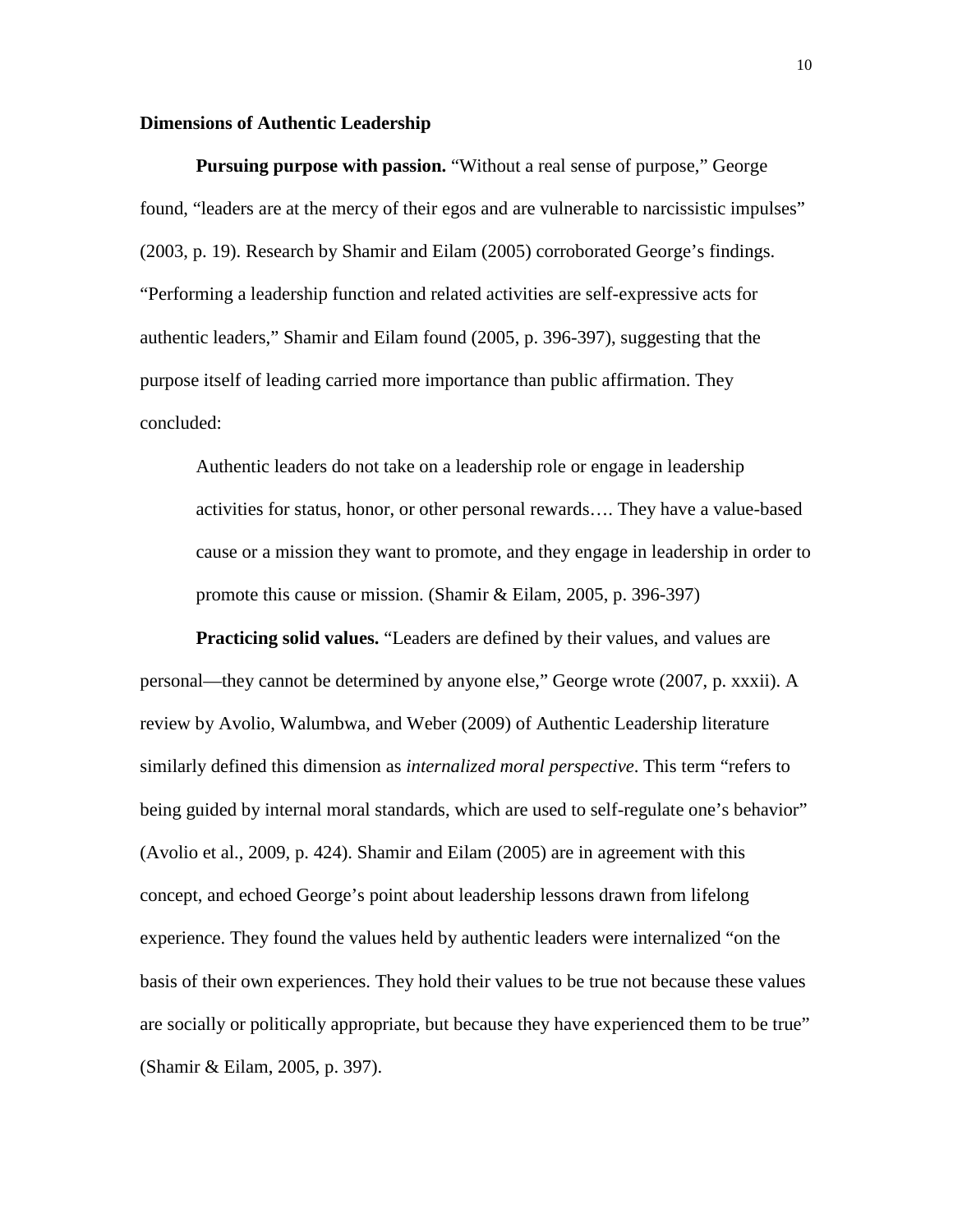**Leading with heart.** "Sometimes we refer to people as being bighearted," wrote George. "What we really mean is that they are open and willing to share themselves fully with us, and are genuinely interested in us" (George, 2003, p. 22). Avolio et al. (2009) articulated this dimension's qualities as *relational transparency*. This analogous concept "refers to presenting one's authentic self through openly sharing information and feelings as appropriate for situations (i.e. avoiding inappropriate displays of emotions)" (Avolio et al., 2009, p. 424).

**Establishing connected relationships.** Through his study, George (2007) found that:

the ability to develop enduring relationships is an essential mark of authentic leaders. People today demand personal relationships with their leaders before they will give themselves fully to their jobs.... In return, people will demonstrate great commitment to their work and loyalty to the company. (George, 2007, p. xxxiii).

Authentic leaders, noted Gardner, Avolio, Luthans, May, and Walumbwa (2005) in a similar finding, rely on their self-awareness and self-knowledge for confidence when interacting with followers. By intrinsically understanding those twin notions, authentic leaders "will display higher levels of trustworthiness, openness, and willingness to share…their thoughts and feelings in close relationships" (Gardener et al., 2005, p. 358).

**Demonstrating self-discipline.** "Self-discipline is an essential quality of an authentic leader. Without it, [a leader] cannot gain the respect of [her or his] followers," wrote George (2003, p. 24). Avolio et al. (2009) defined this component as *balanced processing*. This term "refers to objectively analyzing relevant data before making a decision" (Avolio et al., 2009, p. 424). Shamir and Eilam found similar results, noting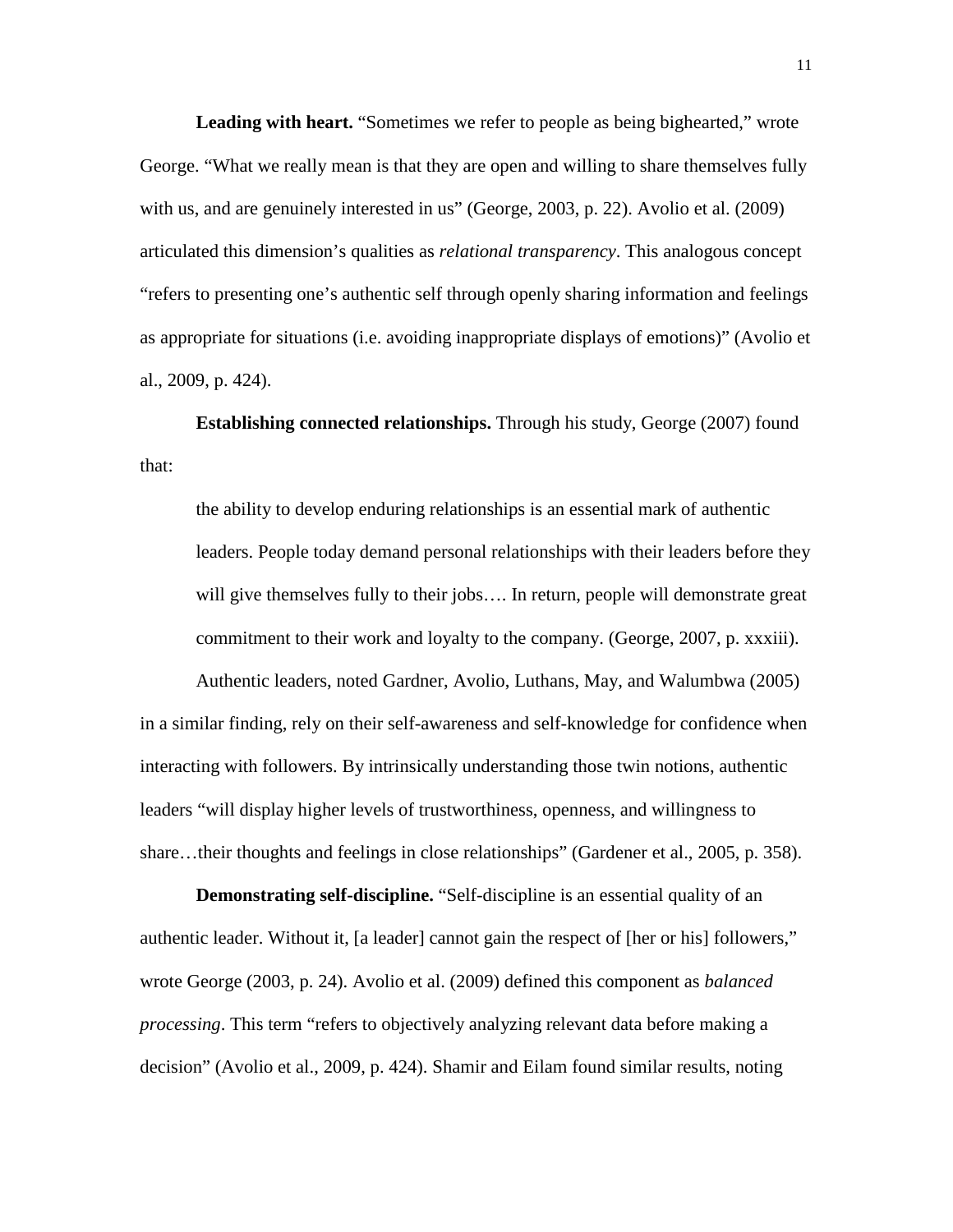that "authentic leaders are self-concordant individuals, namely people who pursue life goals with a sense that they express their authentic choices rather than externally imposed duties or conventions" (2005, p. 398).

#### **Reflecting on Practical Wisdom**

As noted earlier, George's model encourages the development of a leader's ethical legacy by the emphasis it places on the reflection of practical wisdom gained from lifelong experience. "The Greeks often talked about phronesis, practical wisdom," wrote Greitens in his autobiography on leadership (2011). He continued:

It's a concept that has no direct equivalent in English. We sometimes talk of 'knowledge' or 'common sense,' but phronesis implies something more. Phronesis is the ability to figure out what to do, while at the same time knowing what is worth doing. (Greitens, 2011, p. 283-284)

Greitens discovered the practical wisdom within his "True North" over years of experience as a human rights activist, a Rhodes Scholar, and a combat veteran of the United States Navy SEALs, respectively. "Hard decisions are best made by good people," he concluded, "and…the best people can only be shaped by hard experience," (Greitens, 2011, p. 283-284).

As Greitens demonstrated, a leader discovers and hones his or her self-knowledge and self-awareness, especially regarding personal values, while enduring an extreme and often difficult experience. George described this experience as a *crucible* (2007, p. 14). The following sections explore how an authentic leader gains wisdom from living through a crucible experience, and how a leader can deepen and convey that wisdom to followers by reflecting on it, notably by writing an ethical will.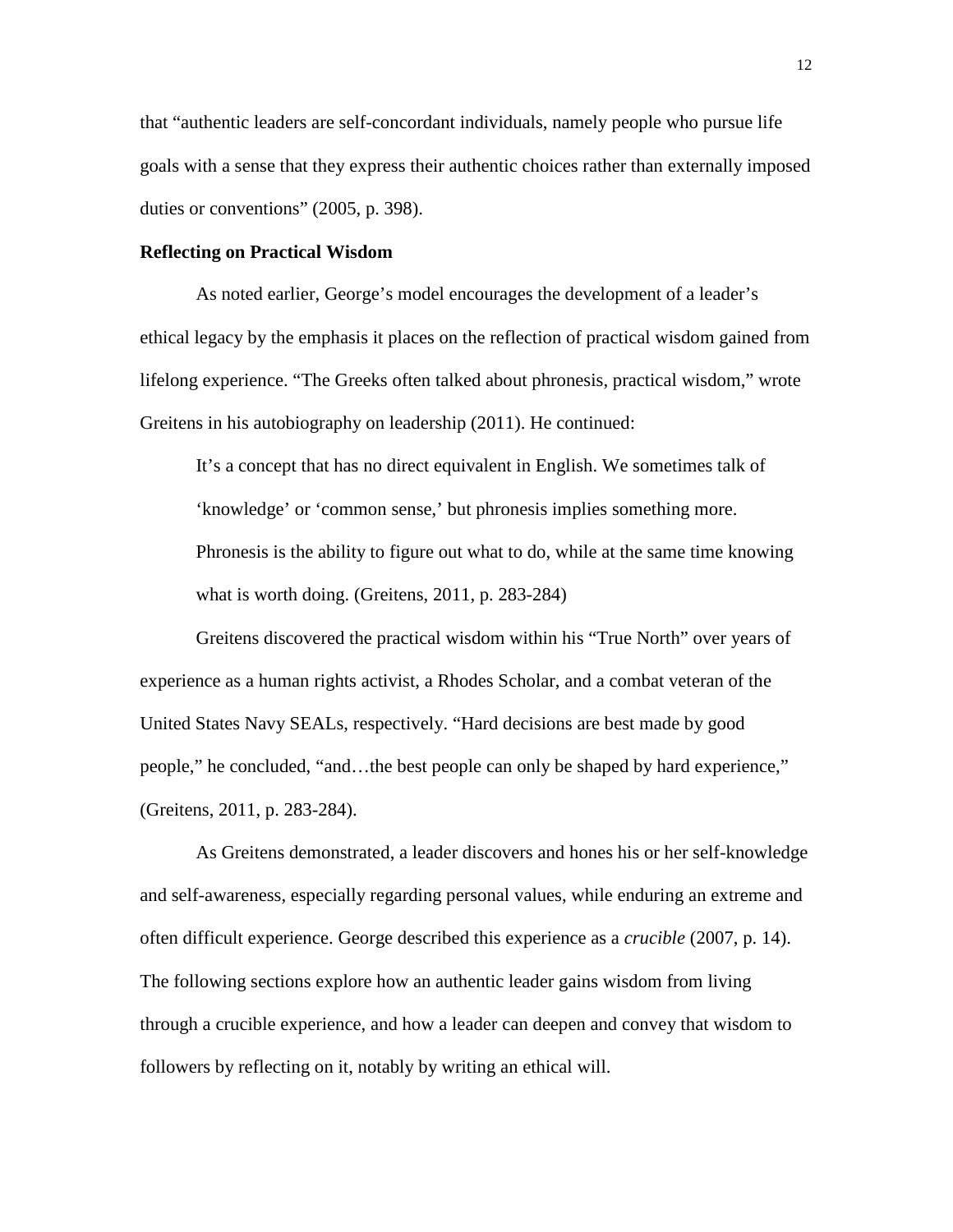#### **The Authentic Leader and the Crucible Experience**

Researchers Bennis and Thomas (2002) conducted an extensive study on how leaders respond to crucible experiences. In each case, they discovered that the leader judged the crucible as an opportunity to succeed in the face of trying circumstances rather than perceiving it as a cause for failure. Their research revealed that the crucible experience became a trigger event for developing the leader's sense of self (Bennis & Thomas, 2002). According to Bruner (1994), a trigger event is a psychological turning point that "usher[s] in a new and intense line of activity" for the leader, the results of which are deeper self-knowledge and self-awareness (p. 50). In other words, a leader enters a crucible, is tested and chooses to learn from it regardless of the outcome, and exits with a more authentic leadership purpose.

#### **Wisdom through Stories**

Bennis and Thomas found that "the extraction of wisdom from the crucible experience is what distinguishes our successful leaders from those who are broken or burnt out by comparable experiences" (2002, p. 94). To extract this wisdom, these successful leaders crafted new, empowered life stories informed by their formative experiences. Admiral James Stockdale provided the brightest illustration to corroborate their findings when describing his crucible experience as an American prisoner of war for eight years during the Vietnam conflict (Collins, 2001). "'I never lost faith in the end of the story,'" Stockdale said. "'I never doubted not only that I would get out, but also that I would prevail in the end and turn the experience into the defining moment of my life, which, in retrospect, I would not trade," (as cited in Collins, 2001, p. 85).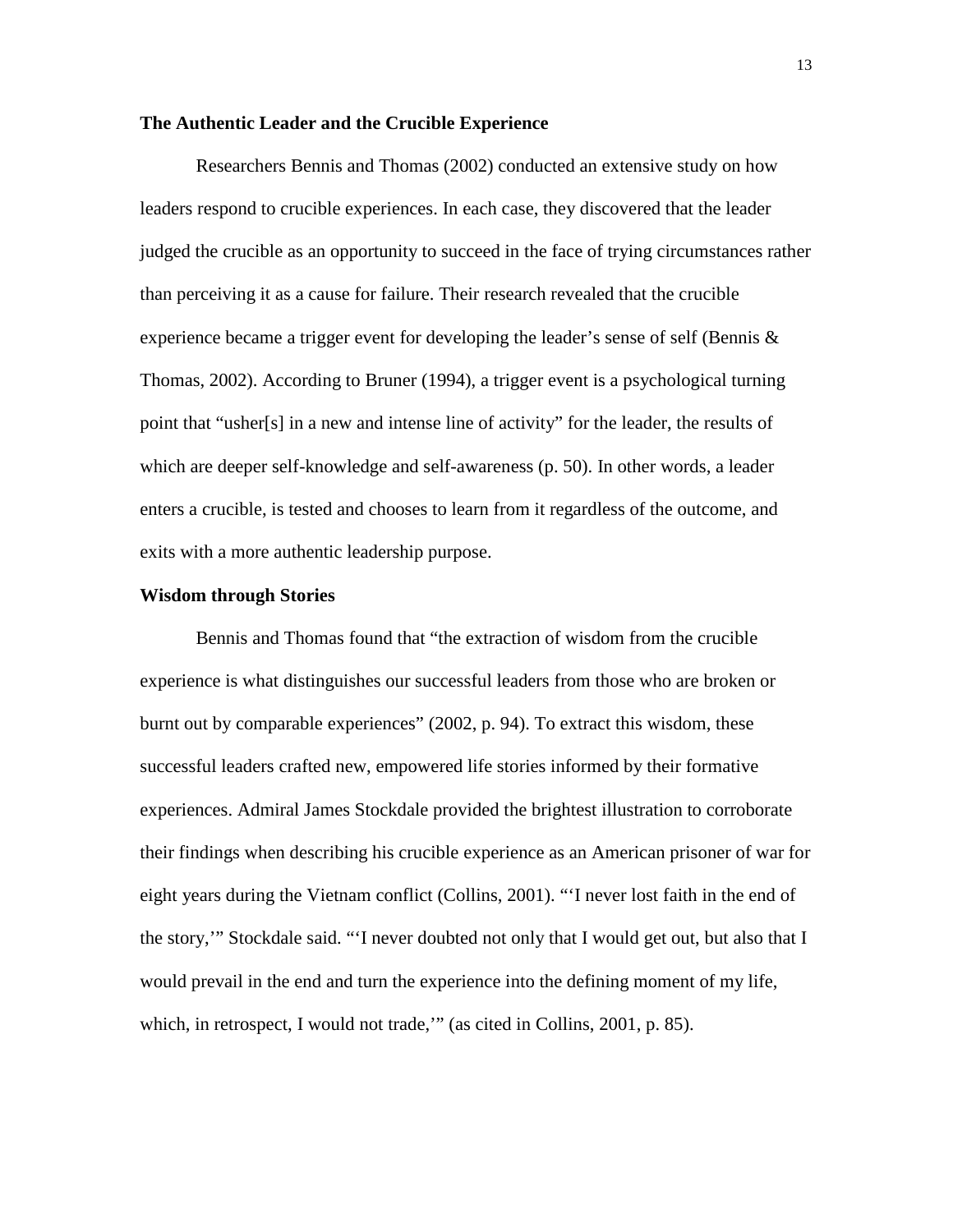George (2007) wrote that such an ongoing self-narrative about one's leadership journey is a defining characteristic of an authentic leader, which is in agreement with research on self-knowledge conducted by Sparrowe (2005). "The basis of narrating one's self is to take oneself as an object of reflection for the self. Put simply, to tell our stories we have to see ourselves as others see us," wrote Sparrowe (2005, p. 429). They continued:

This is a key insight because, in order to examine whether one leads…an 'authentic life' in the domain of contemporary leadership theory and research, it is necessary to construe oneself as an object and, at the same time, recognize that it is one's own self that is the object of reflection. (Sparrowe, 2005, p. 429)

Indeed, George (2007) concluded his thoughts on Authentic Leadership theory with an activity designed to inspire the narrative reflection process described by Sparrowe. George asked the reader to imagine being at his or her last moment of life, as seen through the eyes of the reader's young great-granddaughter. "'Please—tell us what did you do in your life to make a difference in the world?'" the girl asks (George, 2007, p. 201). The reader's response to this question would be, in effect, the start of an ethical will. George's exercise points to how creating an ethical will can inspire authentic leadership.

#### **The Ethical Will and Authentic Leadership**

Much anecdotal evidence exists on the efficacy of the ethical will as a component of authentic leadership development (Baines, 2002; Freed, 2003; Kline Cebuhar, 2010; Reimer & Stampfer, 1991; Taylor, 2011). Few qualitative studies exist on the topic, however, and no quantitative studies have been conducted. Qualitative research on ethical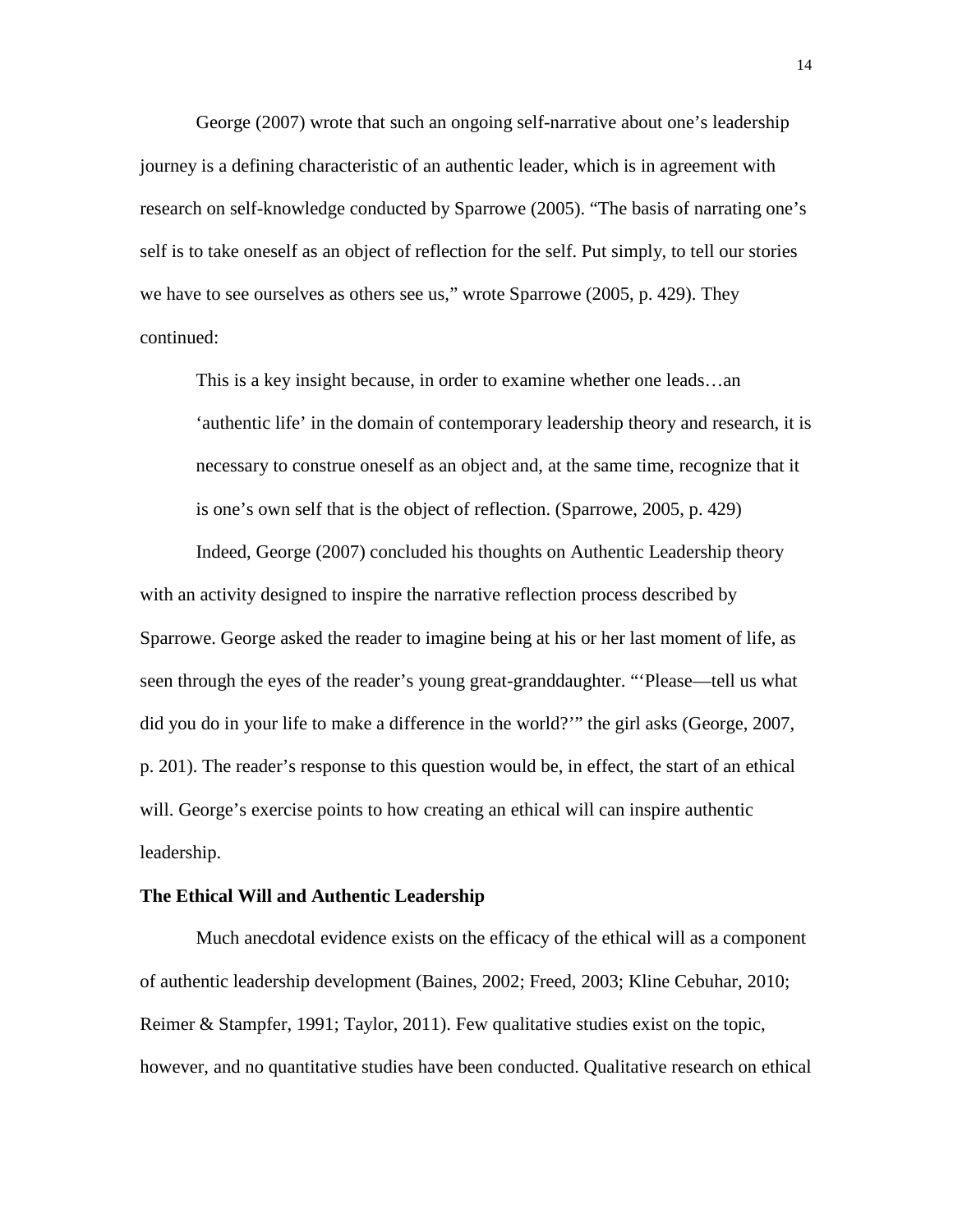wills by Cohen-Mansfield, Regier, Peyser, and Stanton (2009), the most recent study available, reaffirmed how a leader can grow in authenticity through self-reflection. They found that "the values described by participants [while writing ethical wills] were often accompanied by justification for the personal importance of those values based on their life experiences," particularly when these experiences involved a crucible (Cohen-Mansfield et al., 2009, p. 532). A separate analysis of the Cohen-Mansfield et al. study found ethical wills to be "a significant and underutilized tool in leadership" (Stanton & Peyser, 2010, p. 538). Stanton and Peyser, when observing how the act of writing an ethical will established a sense of community between leader and followers, predicted that "ethical wills may become centerpieces of…leadership curricula" when more leadership development practitioners become aware of these findings (2010, p. 546).

Both analyses of the Cohen-Mansfield, et al. data set underscore what Shamir, Dayan-Horesh, and Adler (2005) learned about leaders and the self-narrative practice: authentic leaders "not only stress their ability to reflect on experience, analyze it and learn from it, they also present a liking for learning while telling their life stories, which are often presented as tales of self-improvement through learning" (p. 22). Viewed within this context, the available qualitative research supports how the ethical will can be a practical medium for both inspiring authentic leadership and establishing a leader's personal ethical legacy. This Leadership Action Project will further enhance the qualitative analyses on leadership and the ethical will.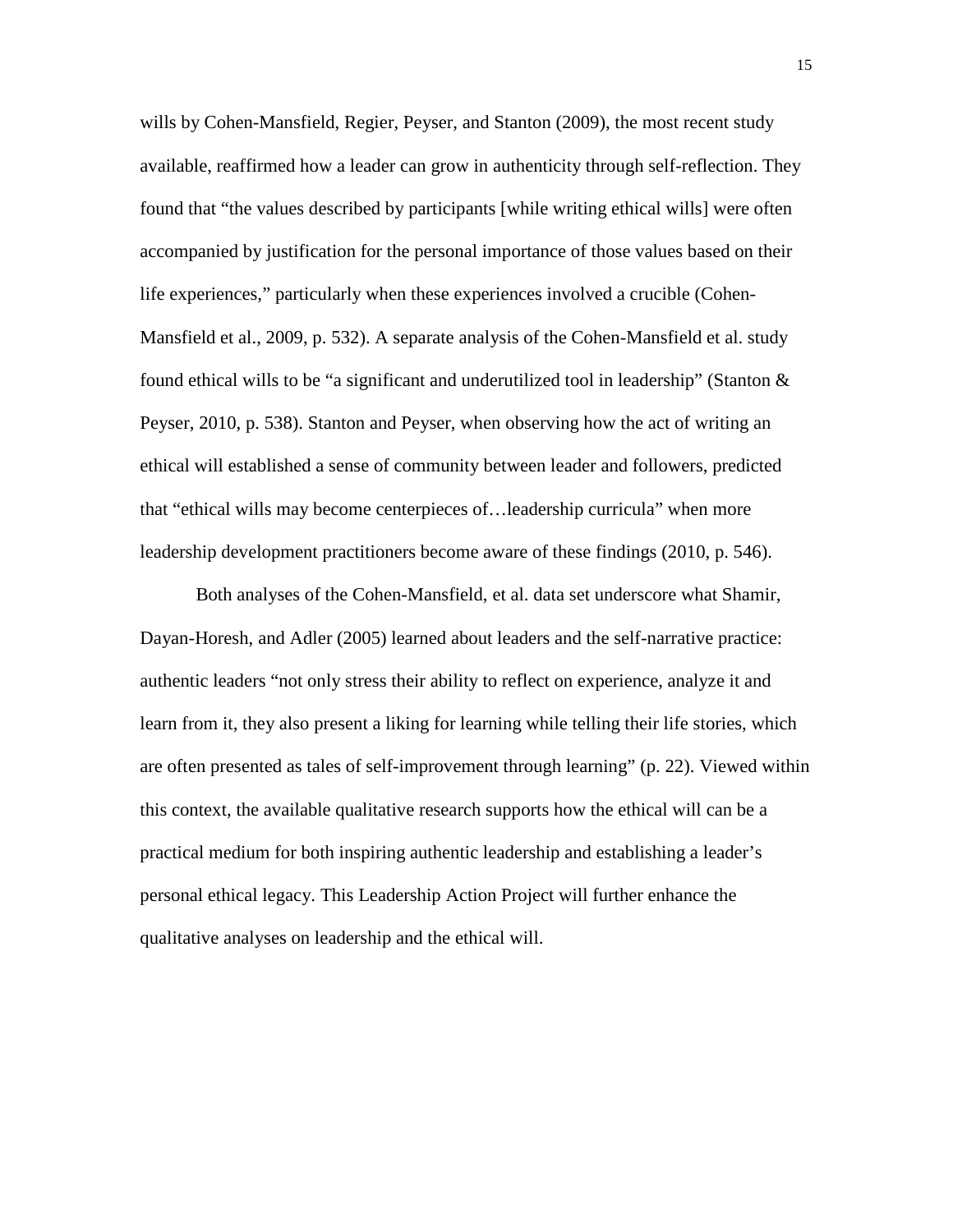#### **Research Question and Methodology**

#### **Research Question**

My Leadership Action Project sought to answer the question: How can the process of writing an ethical will inspire George's five dimensions of Authentic Leadership in its writer?

#### **Methodology**

I used a qualitative research design for my Leadership Action Project. My methodology utilized the in-depth qualitative interviewing method, as outlined by Rubin and Rubin (2012), to answer my research question. This method employs a small number of prepared questions for the interviewee, as well as additional questions formed and asked during the interview itself (Rubin & Rubin, 2012). The semi-structured, responsive format of the in-depth qualitative interview allows the interviewer greater flexibility to obtain detailed, nuanced responses on a subject (Rubin & Rubin, 2012). I chose this design due to the range of knowledge and variance of practice among people who have experience with the ethical will.

My questions focused on best processes for creating an ethical will. In particular, I explored how George's five dimensions of Authentic Leadership—purpose with passion, practicing solid values, leading with heart, establishing connected relationships, and demonstrating self-discipline—can be defined and honed when writing an ethical will. To explore how the ethical will can be used as a leadership instrument, I provided the definition of leadership by Northouse (2010) when asking for examples: "Leadership is a process whereby an individual influences a group of individuals to achieve a common goal," (p. 3).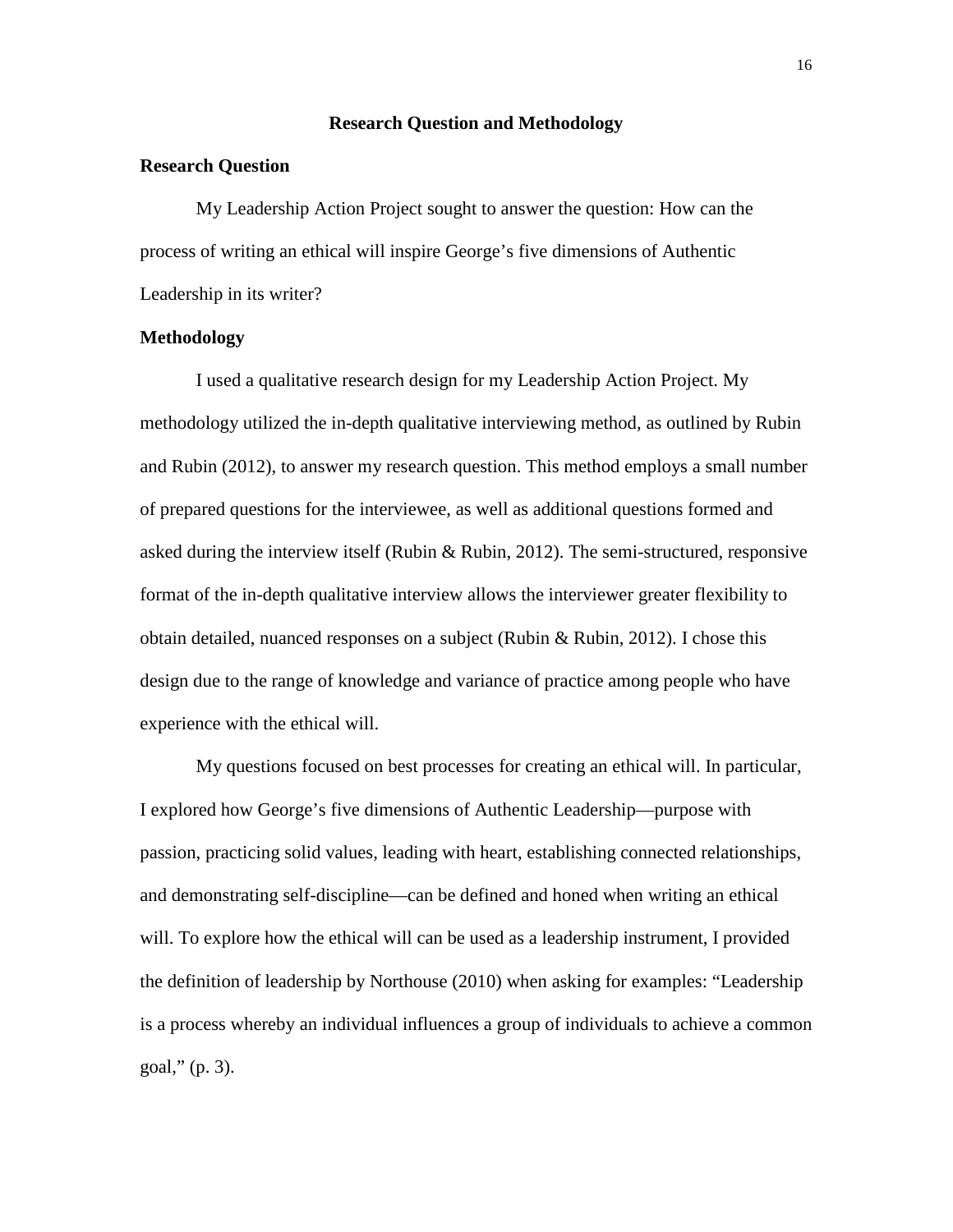**Interview sampling method.** As suggested by Maxwell (2005), my sampling method utilized the purposeful selection sample. I created two sample sets, each focused on subjects who had knowledge specific to the ethical will, who had written an ethical will for themselves and had advised others on the writing process. The interview subjects were all over fifty years of age. Each set had three people, for a total of six subjects. I identified these interview subjects through my connections within the professional estateplanning community, professional philanthropic development community, and the Jewish community.

The first sample set, due to the history and practice of the ethical will within Judaism, involved Jewish people who had experience with ethical wills. Two of the three subjects, a male family physician and a female social worker, made their living as ethical will practitioners. The third was a male rabbi emeritus and Biblical scholar.

The second set, due to the growth in practice of ethical wills in secular culture, involved non-Jewish people who had experience with ethical wills. Two of the subjects in this sample made their living as ethical will practitioners: a male estate attorney and a female professional writer. The third was a male English professor.

My recruitment method was to contact potential subjects via telephone and email to gauge their knowledge of the ethical will and interest in scheduling an interview. The interviews were conducted in person and over the telephone.

**Data analysis and reporting.** I analyzed the interview data by sorting for theoretical themes between the two sample sets and my conceptual context. I examined how these themes point toward best processes on how writing an ethical will can inspire George's five dimensions of Authentic Leadership. First, as outlined by Maxwell (2005),

17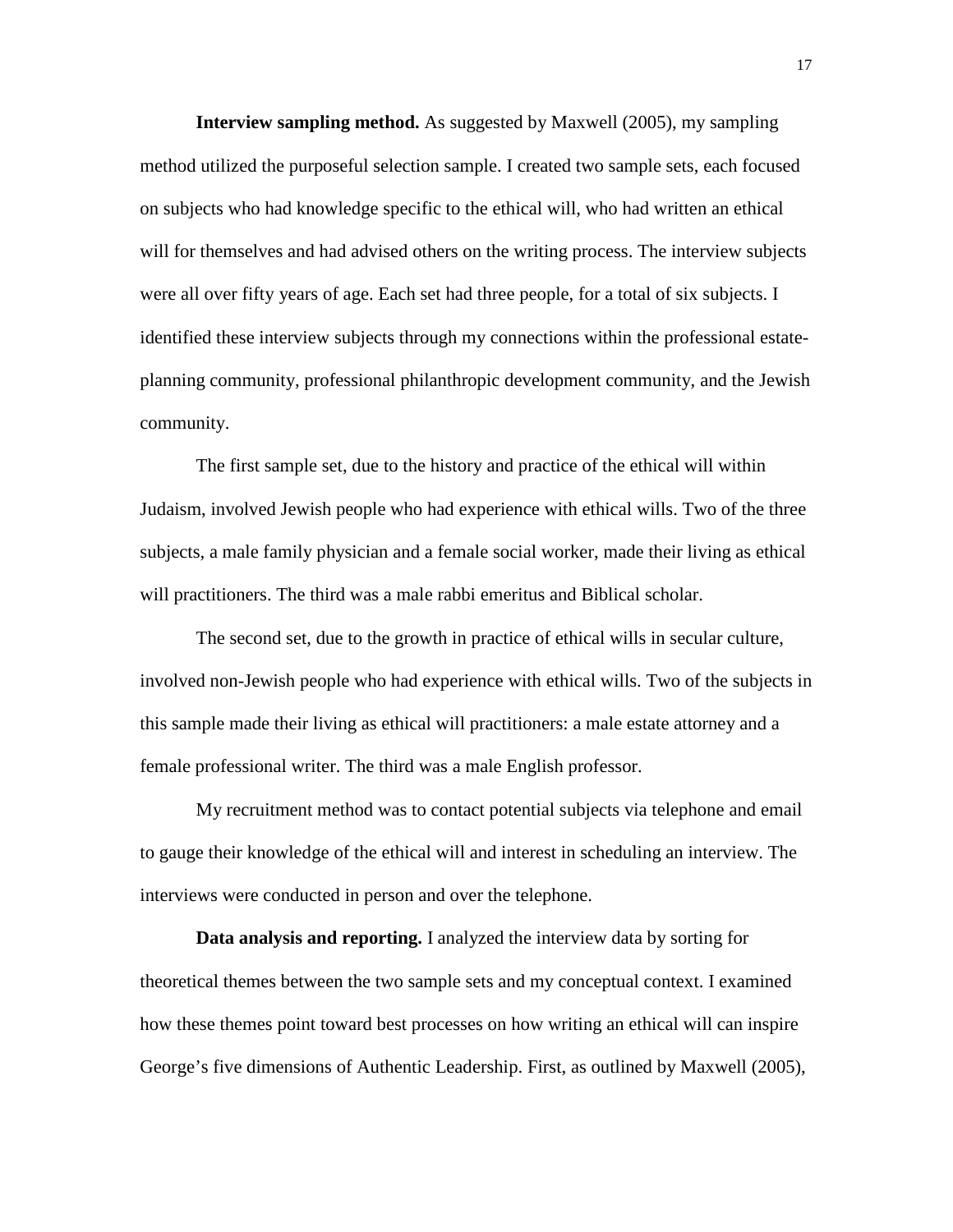I sorted each sample for themes that showed how my interviewees made sense of their leadership journeys. Second, I compared and contrasted themes from the first and second data sets. Third, I compared these themes against the dimensions of Authentic Leadership development in my conceptual context. With the complete analysis, I recommend a set of best processes with which an authentic leader can create a personal ethical legacy.

#### **Validity**

 The most serious threat to the validity of my findings is researcher bias: I believe that writing an ethical will can inspire George's five dimensions of Authentic Leadership. However, I recognize that the ethical will is not designed exclusively for authentic leadership development, and that each author brings unique intentions to the writing process. Further, when the writing process does inspire authentic leadership, it may not inspire each of George's five dimensions.

 To validate my results, I therefore sought to create interview sample sets with a range of subjects, each with knowledge specific to the ethical will. I then triangulated the themes found within my data between the two sample sets and the conceptual context. When found, I highlighted discrepant themes for further study by researchers of leadership and legacy practices.

#### **Results and Discussion of Findings**

#### **Ethical Will Practitioners**

Each member of the sample became an ethical will practitioner while in another profession, and their interest in the history and practice of the legacy tradition soon led them to become experts in the field. Five of six had written books on the subject of ethical wills to educate and inspire others to write their own. Their responses were not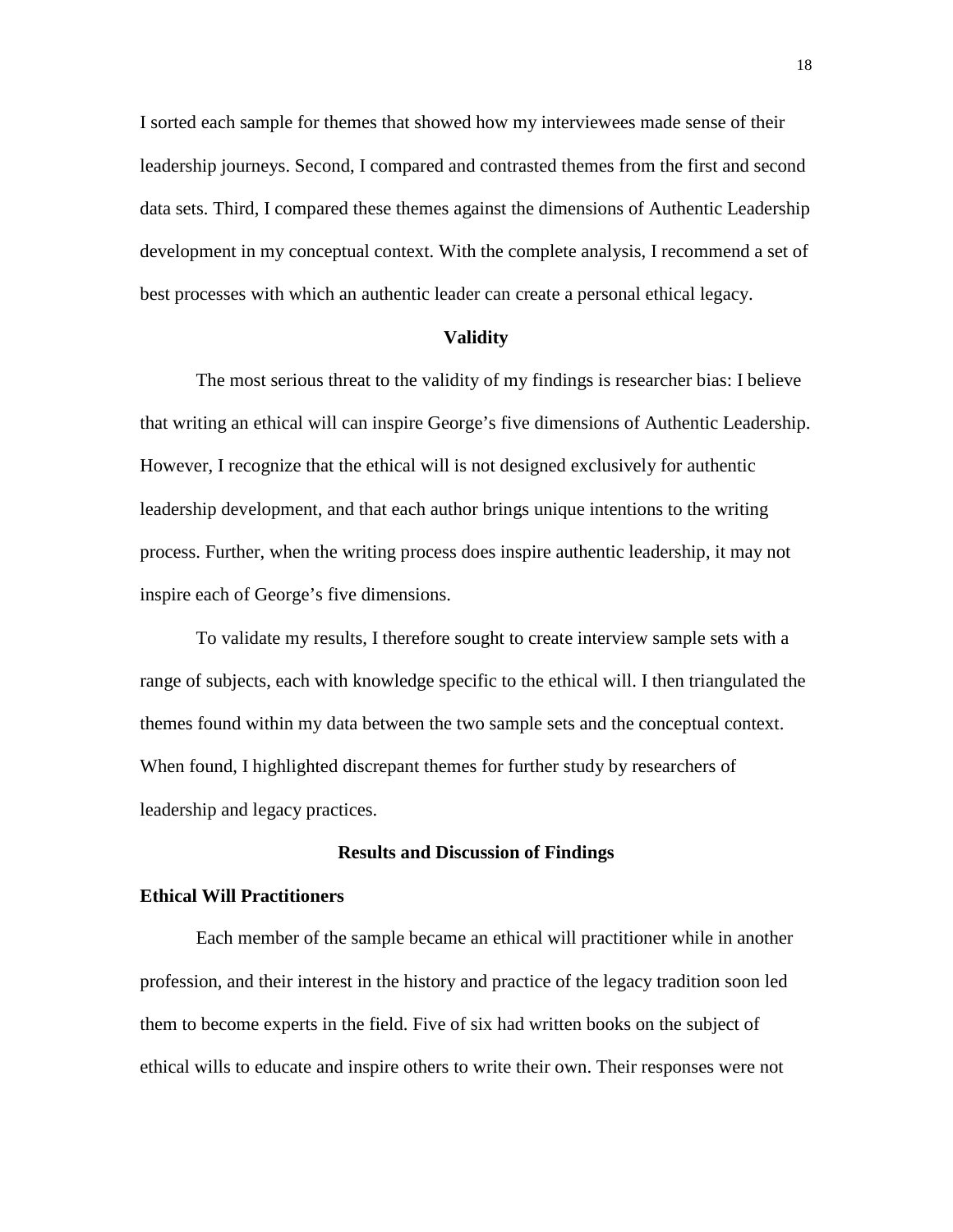only informed by their own experience of writing an ethical will, but by the experiences of those who they had guided through the process as well. All of the interview subjects, through examples and stories shared with me, demonstrated themselves to be authentic leaders according to the definition by George (2007): each was a unique person guided by his or her own values, who placed serving others ahead of personal ambition, and who always sought to grow in self-awareness and self-knowledge. The process of writing an ethical will served to inspire and enhance their leadership practices.

#### **The Ethical Will as a Leadership Instrument**

Generally, all six of the interview subjects agreed with the literature's definition of a modern ethical will. Referencing the tradition's ancient Judaic roots, they all described it as a means to articulate one's values, share life lessons and wisdom, and offer blessings for others. All of them stressed that an ethical will is a living document that must be continually revised and lengthened as the author's life progresses.

Two of the six interview subjects offered subtle differences discrepant to the literature. The rabbi, for example, stated that a person should not write an ethical will until he or she has reached at least fifty years of age, as it takes decades of life experience for one to identify basic values and put them into words. This belief is not surprising in light of the rabbi's background as an ethical will practitioner: the literature noted that within Judaism, a person traditionally wrote an ethical will during the autumnal period of his or her life. Second, the professional writer did not believe that an ethical will must be a written document. Much like the earliest examples of ethical wills, she found through working with clients that values, life lessons, and blessings could be passed in conversation just as intentionally as in a written document. The important part, she noted,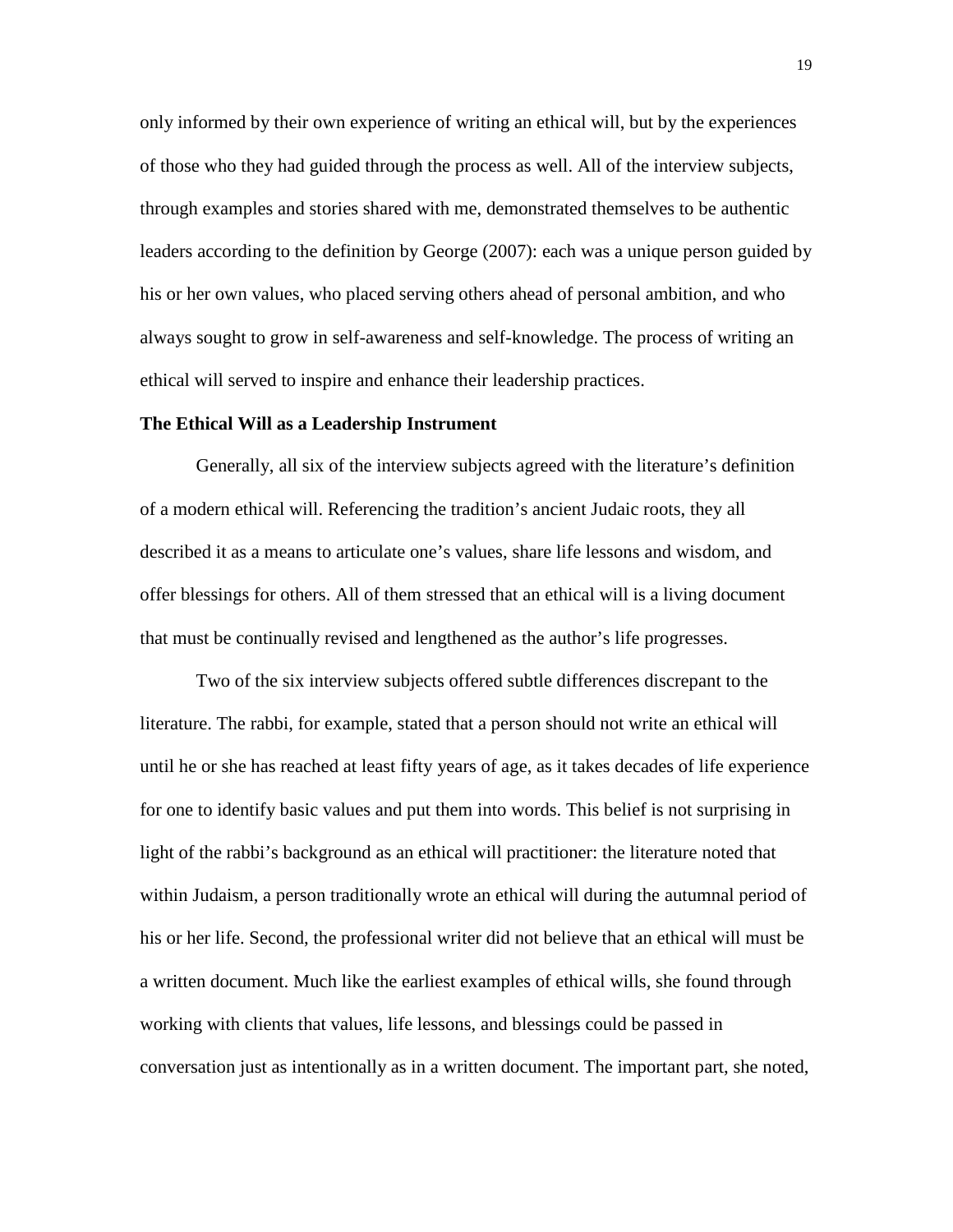is that the creator of an oral ethical will goes through the same process of deep introspection necessary for creating a written document.

Regardless of the subtle discrepancies of defining the ethical will, the themes identified in my interviews all point toward the document as being an effective leadership instrument. Drawing from the definition of leadership provided by Northouse (2010), the ethical will influences a group of individuals to achieve a common goal, particularly in directing others on how to live a better life. Indeed, the writing process is fundamental to leadership development because exemplary leaders "are able to envision the future, to gaze across the horizon of time and imagine the greater opportunities to come," according to leadership scholars Kouzes and Posner (2007, p. 105). Similar to the outcome of creating an ethical will, their research demonstrated that leaders "are able to develop an ideal and unique image of the future for the common good," (p. 105). In the following section, I provide examples of how these themes point toward inspiring George's five dimensions of Authentic Leadership.

#### **Authentic Leadership and the Writing Process**

**Pursuing purpose with passion.** My question explored how the interview subjects viewed their sense of life purpose before and after writing an ethical will. All of them used language associated with passion, such as "fascination," "love," and "energy" when describing how the writing process shaped and renewed this sense. As noted in the literature, a sense of life purpose is often tied to a strong sense of leadership. All of the interview subjects described how the writing process clarified and strengthened their leadership roles as spouses, parents, and members of the community.

20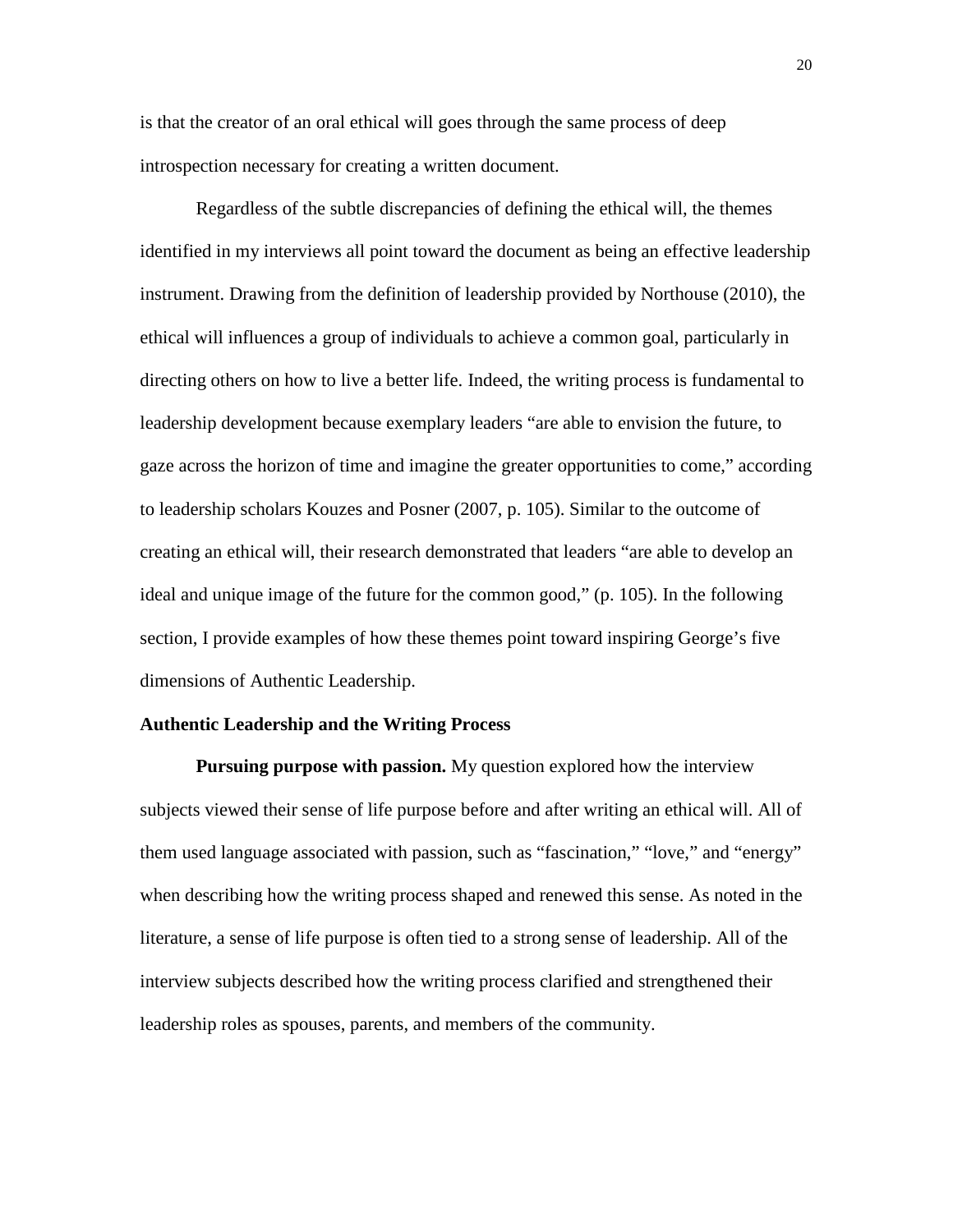Similarly, all noted that the clarification of life purpose through the writing process fueled their desire to be leaders in sharing the ethical will with others. "It changed me," the estate attorney said. He continued:

I was no longer a tax attorney who helped clients minimize tax. Now I was participating in preserving their values and helping them transmit those values in a form that they would be remembered, and hopefully incorporated into practice by the future generations of their families.

The estate attorney's experience was, to a greater or lesser extent, the norm among my sample, and it demonstrates how the process can inspire purpose with passion in an authentic leader.

**Practicing solid values.** My question examined how the interview subjects reflected on their significant values when writing, and if that process then motivated them to express their values in new ways. Personal values, the literature stated, are integral to authentic leadership. Perhaps not surprisingly, since the raison d'etre of the ethical will is to articulate the writer's values, both the Jewish and secular sets found the writing process to be helpful in identifying these values. Rather than a simple list of values enumerated on the page, however, all of the interview subjects described a painstaking reflection process of sifting through stories to discern which held personal values, and then a weighing of the evidence for how those values were being demonstrated in daily life. The stories, rather than a list, communicated those values on the page.

For the English professor, this process felt like he was explaining to himself and exploring for the first time what he found important about his values. All of the interview subjects noted a similar theme in their responses. In particular, all found that the insights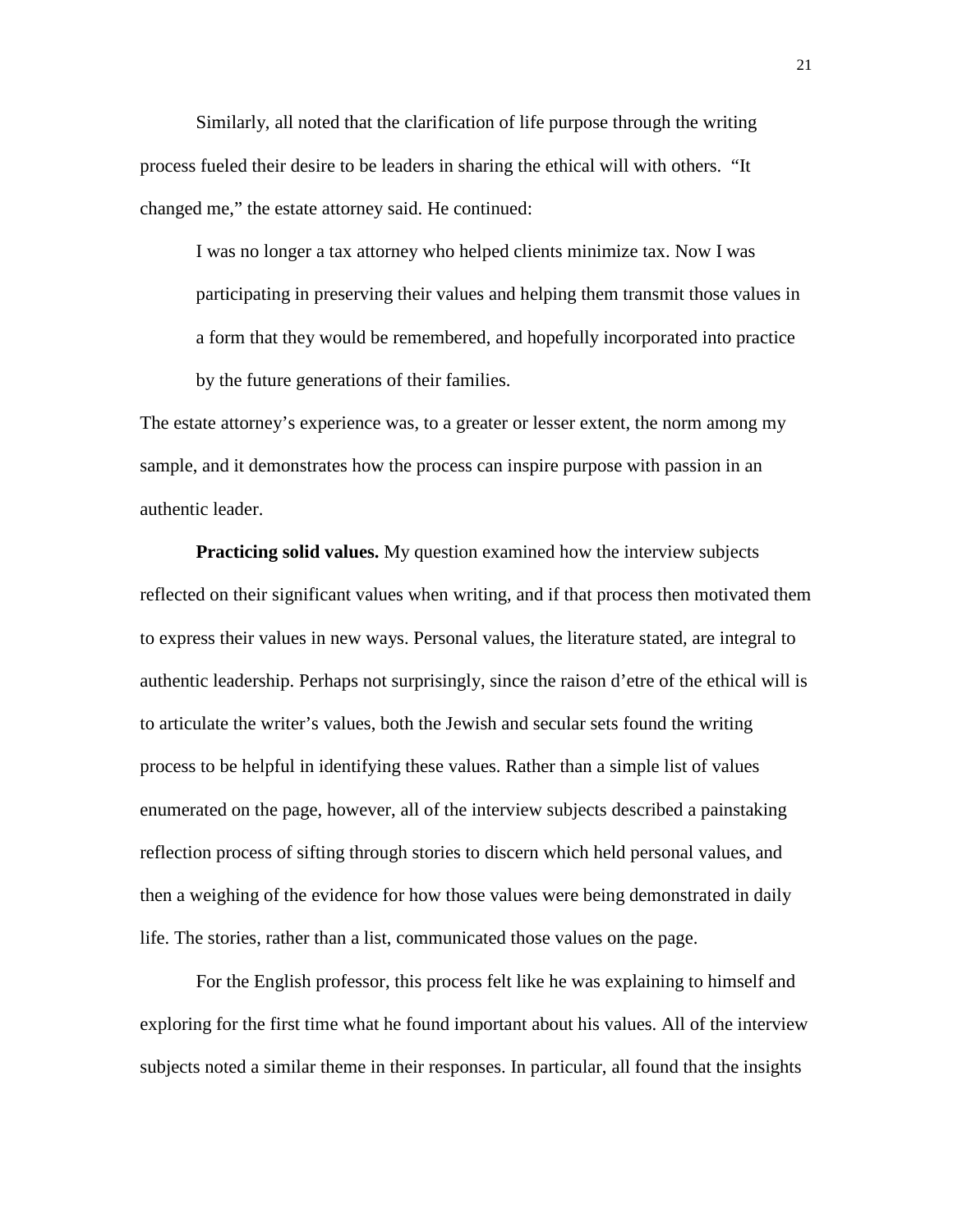from the reflection process encouraged greater introspection and further clarifications, including the uncovering of a new value. This thought process continued within the writer long after the ethical will was finished, causing each of them to modify their behavior in accordance with their values. "It wasn't a dramatic change," noted the English professor on how the reflection process caused him to express his values in new ways, "but if you're going to put [your values] out there you better be living" them in daily life, he said. George (2007) wrote that "the values of authentic leaders are…developed through study, introspection, consultation with others, and years of experience," (p. xxxii). Indeed, the responses in my study point to how the ethical will can be a practical medium for articulating an authentic leader's values.

**Leading with heart and establishing connected relationships.** The literature suggested that authentic leaders are open to experiencing emotions in a healthy manner, and to expressing those emotions appropriately with others. This trait, stemming from a honed sense of self-awareness and self-knowledge, also strengthens the authentic leader's ability to establish and maintain enduring relationships. My question explored how the interview subjects and their clients experienced emotion while writing their ethical wills, and if that process strengthened their relationships with others. The responses provided by the complete sample confirmed that the process of writing an ethical will can inspire two of George's respective dimensions, leading with heart and establishing connected relationships.

All of the interview subjects noted that experiencing emotions while writing an ethical will can feel daunting, and that not everyone finishes the process for that reason. The rabbi found that "writing an ethical will is an emotional experience. Identifying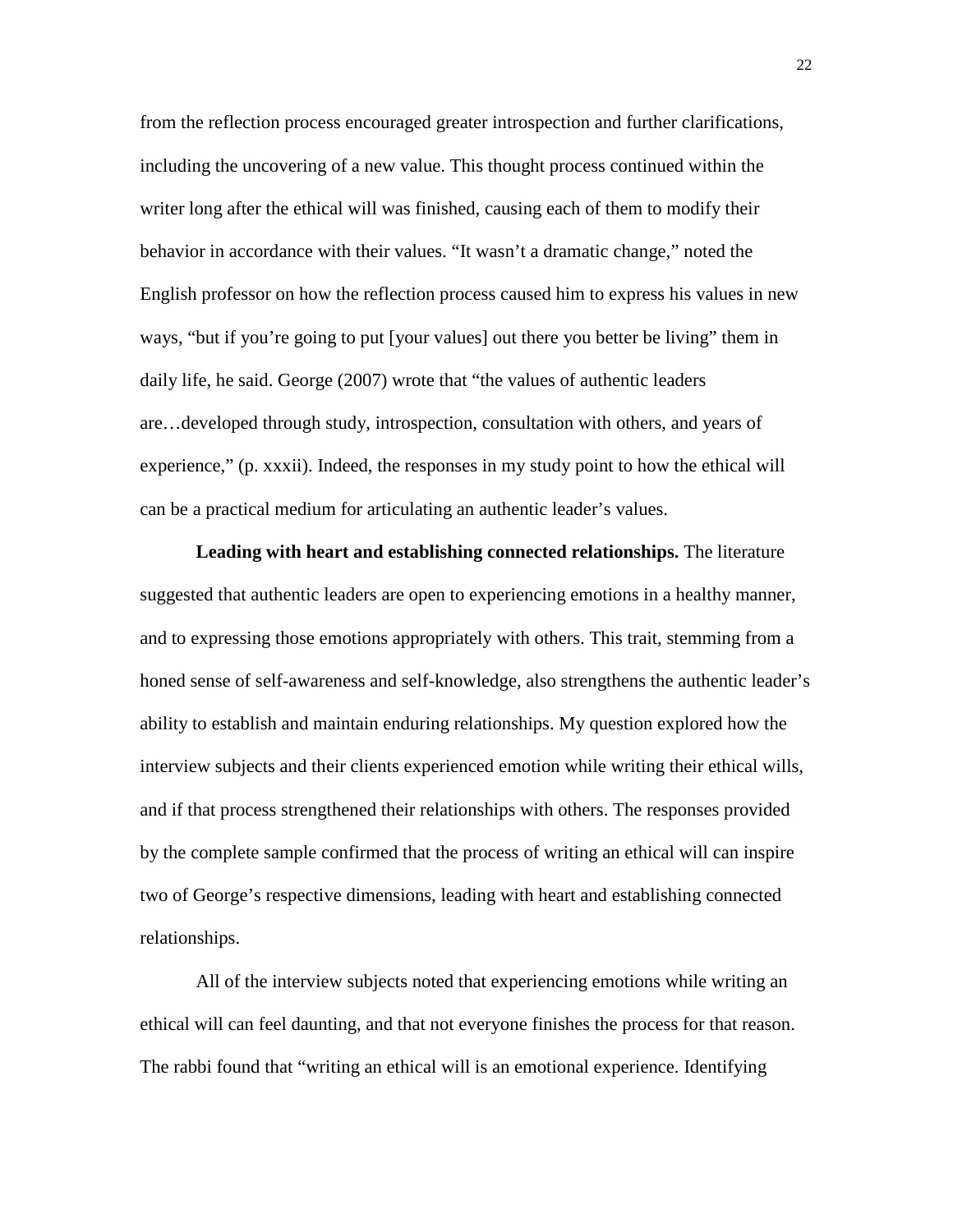values basic to you is pure emotion." For the ethical will practitioners themselves, experiencing emotion during the writing process was not as challenging as the difficulty they had witnessed in some clients. This response may be due to the practitioners' greater knowledge, at the outset of writing, on the emotional impact the process can entail. All of the interview subjects noted that the act of experiencing emotion while writing their ethical wills strengthened their daily relationships with others, and inspired them to share their emotions more freely.

In one example, the family physician said that experiencing emotions while writing about his values improved his interactions with others, particularly in the workplace. "As you read your own reflections" on personal successes and failures in life, "you want to know people better and what shaped" their values, he said. He became more understanding when his staff made mistakes, and he wanted to help them find ways to reflect and learn from them. Indeed, the family physician said that the combination of wisdom, life stories, and blessings in an ethical will "creates an intentionality that helps [the writer] to be more authentic and real, because [the writer has] taken the time to identify the values that are important and must act upon them" when connecting with others.

In a similar example, the social worker described the importance of writing blessings in the ethical will as a means to experiencing emotion and using that experience to strengthen relationships with others. In part, blessings make the ethical will unique from other forms of self-reflective writing, such as autobiography, and they demonstrate how the process can inspire authentic leadership: the writer can access the blessing at a later time for further self-reflection and emotional growth. "As we bless people, we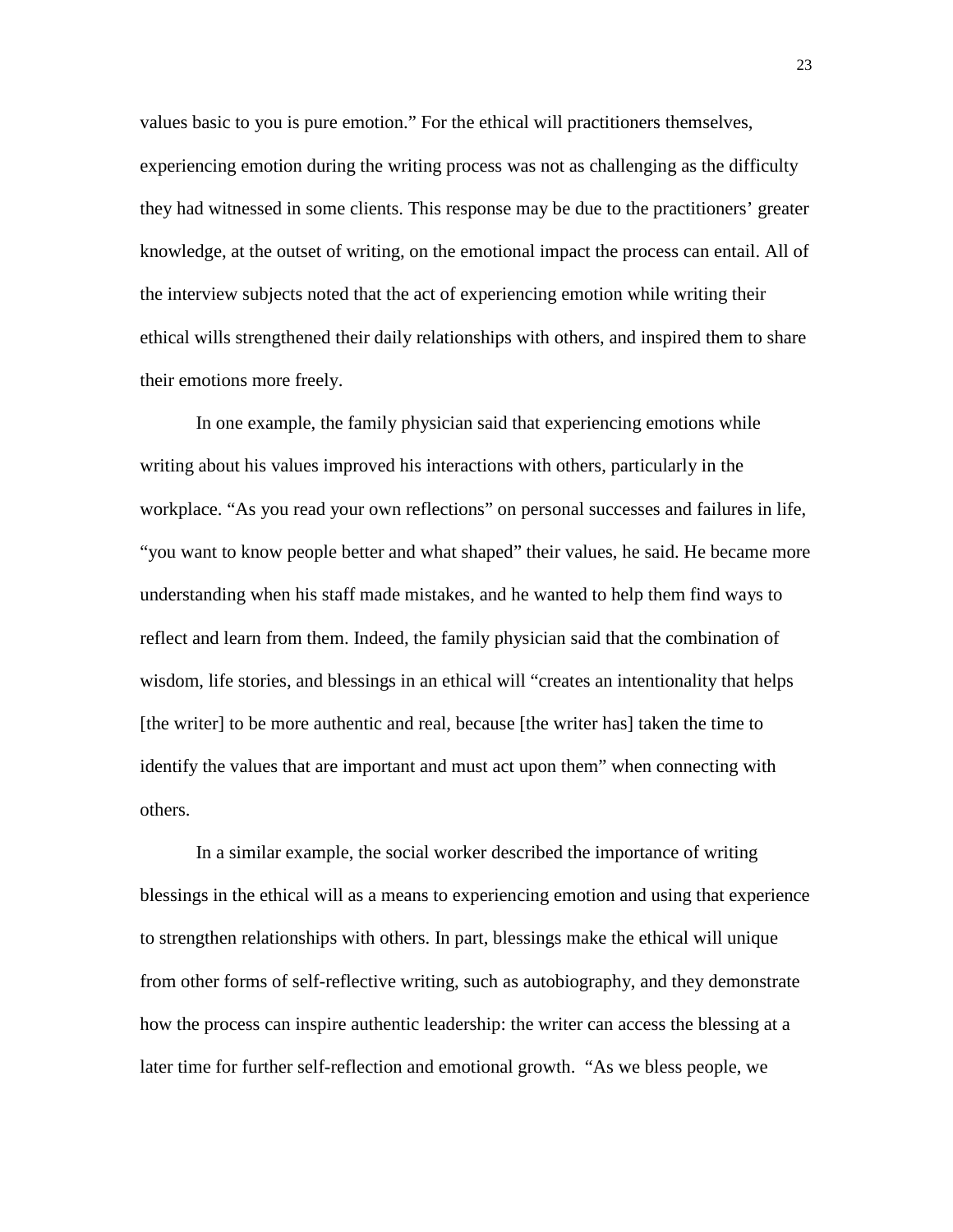experience being blessed," the social worker said. This experience opens the writer to new emotions and deepens her or his relationships with others. "Just the practice of blessing-writing leads us to a deepened understanding of our own awe and appreciation for the world, our family," and others in the writer's life, she said.

**Demonstrating self-discipline.** My question examined if the process of writing an ethical will encouraged a sense of ownership of the writer's life choices. The literature suggested that authentic leaders practice self-discipline when making decisions. In particular, this practice involves making life choices based on one's values. I examined if the writing process helped the interview subject gain greater insight into how she or he made life choices. All six of the interview subjects responded that the process encouraged them to reflect on their life choices, and helped inform how they made choices going forward. Their statements confirm that writing an ethical will can inspire self-discipline in an authentic leader.

For example, the professional writer observed that "Many people do a mental timeline when writing an ethical will to look back and look forward on life" that involve stories associated with values. "This gives a profound sense on the forks in the road, a sense of self that has changed over time," and it illuminates how a person has made decisions, she said. Several interview subjects shared stories about how family members and friends observed a greater sense of intentionality in how the writer, having shared the ethical will, now acted on life choices. "It's like a covenant," said the literature professor. He continued: "When you declare these are my values and these are the stories from which they arose, you are covenanting to have those values continue to be manifested in your life. Otherwise people call you a hypocrite."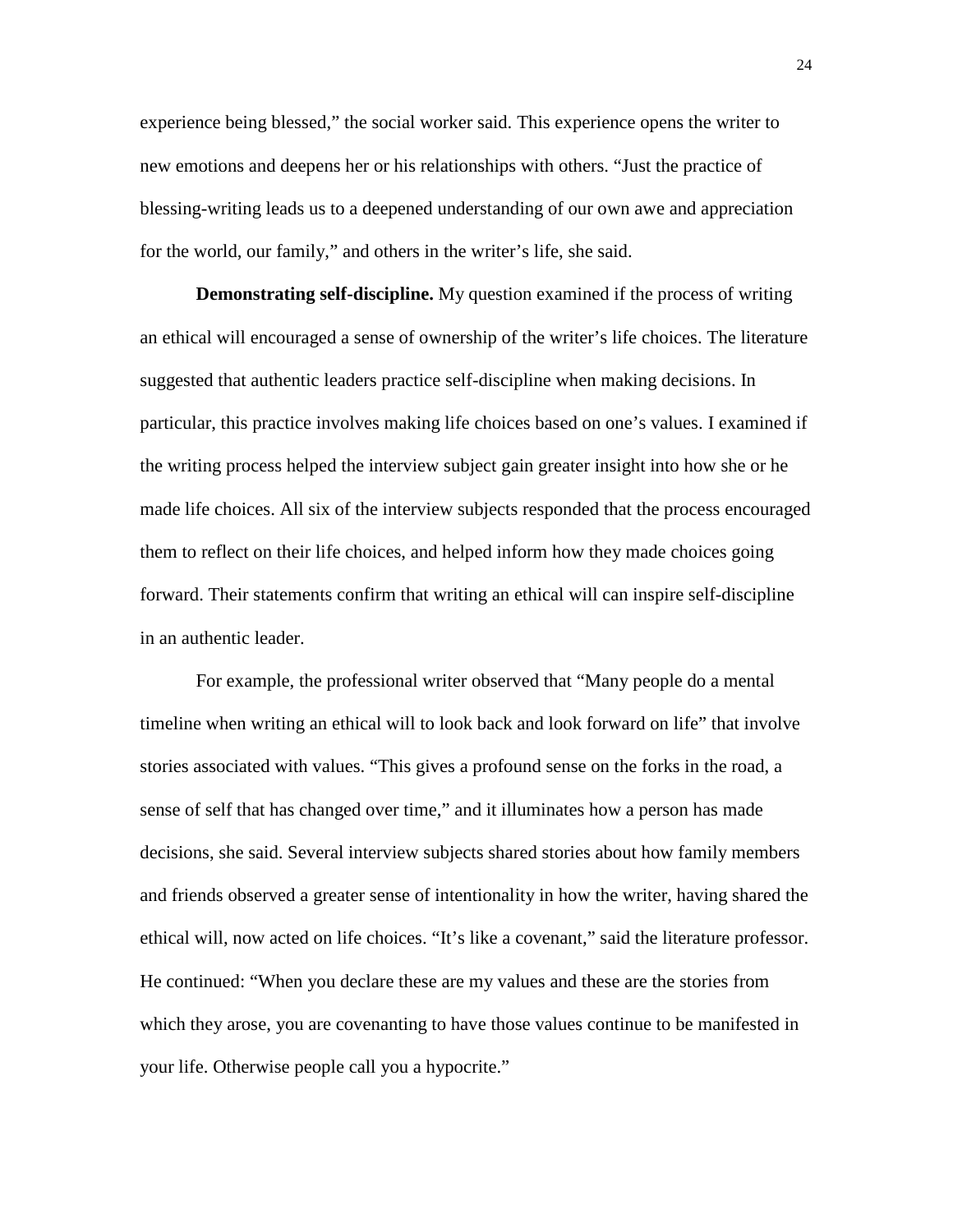**Wisdom through stories and the crucible experience.** The literature identified a growth process, called a crucible experience, where authentic leaders choose to respond to a life challenge and learn from that experience. The authentic leader's response and subsequent reflection on that choice, George (2007) wrote, can reframe a person's life story and result in increased self-awareness and self-knowledge. My question explored whether or not a connection exists between the description of a crucible experience through the process of writing an ethical will and a corresponding increase through that process of self-knowledge and self-awareness.

Four of the six interview subjects reflected upon and documented in their ethical wills some form of a crucible experience. The family physician reflected on a crucible experience while writing, but did not document the details of it in his ethical will. The estate attorney did not write about a crucible experience, but plans to include one in a subsequent version of his ethical will. For all of the interview subjects, responses to what merited a major life challenge varied in extremes. The literature often highlighted dramatic experiences, such as a major illness, the death of a spouse early in marriage, or unjust incarceration. For my interview subjects, a crucible experience included a range of transformational turning points that resulted in greater self-awareness and selfknowledge, from natural childbirth to a humbling classroom experience as an adolescent.

My findings reinforce that the crucible experience is important to authentic leadership development, but such an experience does not have to be written into the ethical will in order to inspire authentic leadership. More important, I found, was the underlying theme demonstrated in each response about the writing process on the selfnarrative that an authentic leader practices regarding challenging life experiences.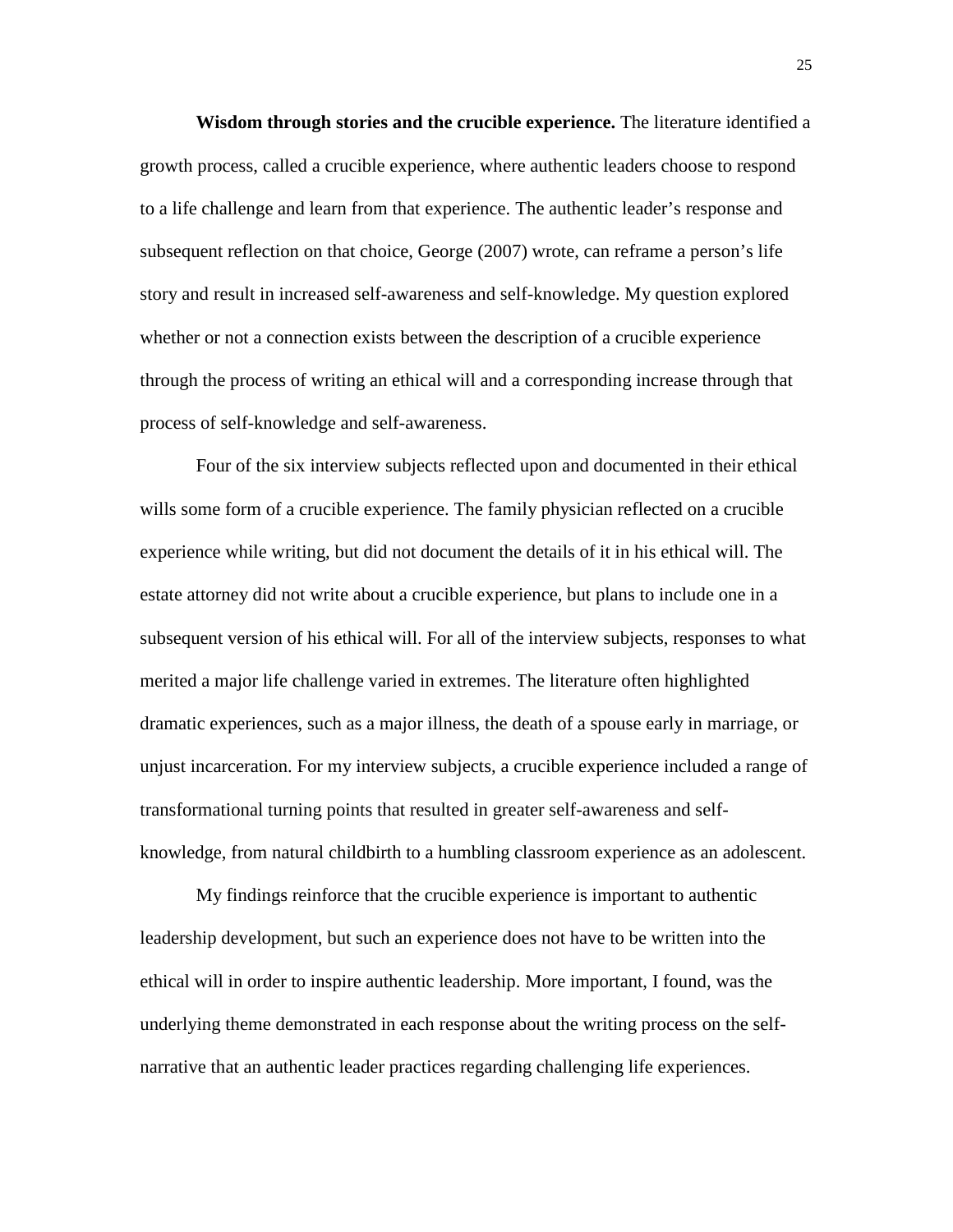The interview subjects all described practical wisdom grounded in life experience that helped them overcome a challenge. They all reflected on these stories during the writing process with a sense of enduring optimism. "I'm an optimist by nature," the family physician said when providing an example of this practice. His crucible experience involved being a committed spouse while raising a family and establishing a career. "So if [my wife and I] went through hard times, we endured and did not see the endurance as a great accomplishment," he said. He noted the lessons from his marriage, rather than the experiences themselves, in his ethical will. These findings demonstrate that, whether a crucible experience is documented or not in the writer's ethical will, the reflection on such an experience during the writing process can lead to an increase of self-awareness and self-knowledge in the writer.

#### **Recommendations for Best Processes**

George (2007) found that authentic leaders experience greater coherence between their life stories and their leadership practices when their lifestyles reflect their values and beliefs. The ethical will, as demonstrated in my findings, is a practical medium for both establishing and inspiring those components of a leader's self-awareness and selfknowledge. All of the texts on creating an ethical will cited in the conceptual context provide excellent instructions on the writing process. The following best processes with which an authentic leader can create a personal ethical legacy, drawn from my review of the literature and analysis of the interview data, complement those instructions.

• Begin the ethical will by expressing gratitude. This process helps define the leader's passions and purpose by reflecting with gratitude on how influential people and events have shaped her or his life. My interview subjects all described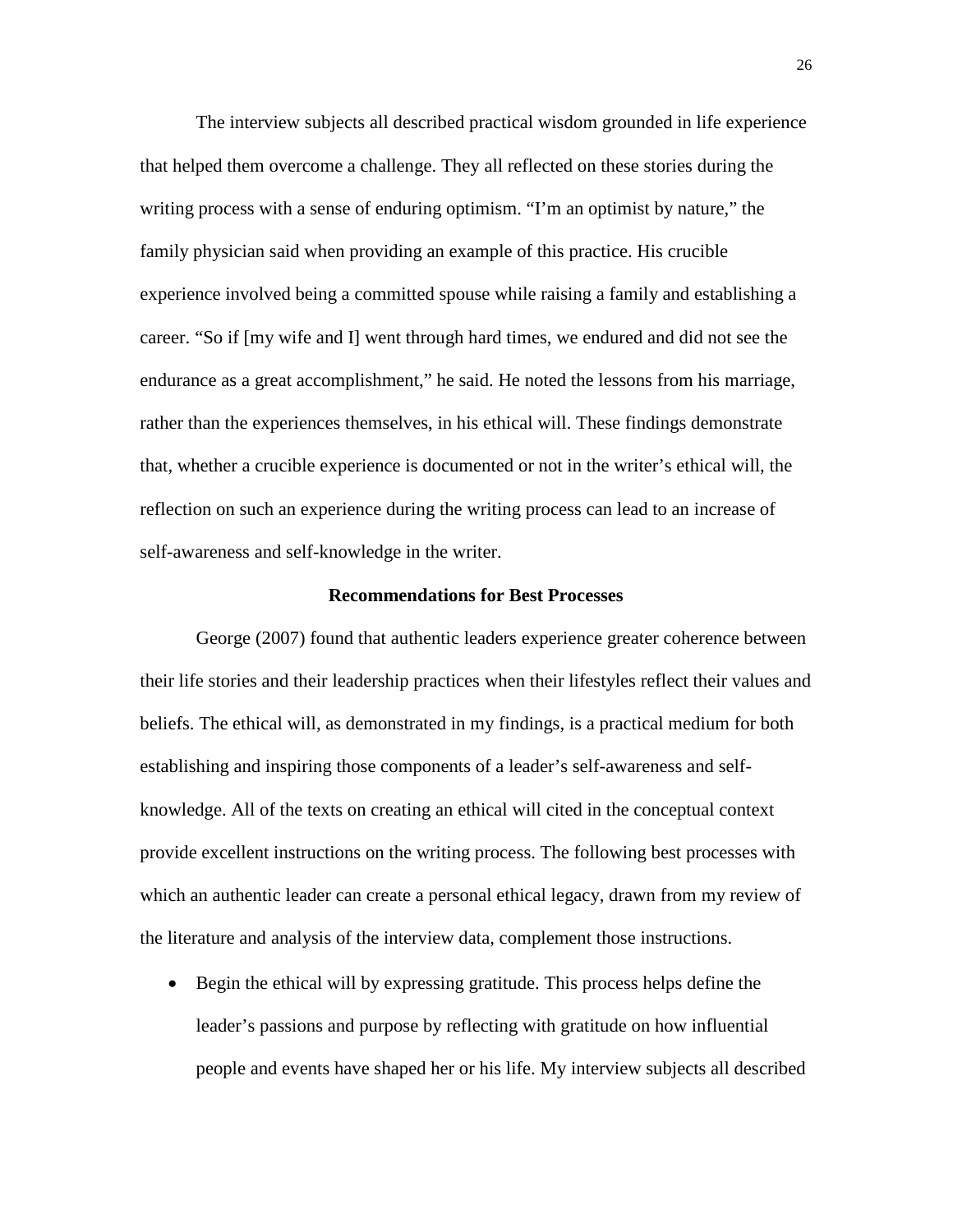how a sense of gratitude inspires a person to influence the lives of others with strong leadership practices. Further, this process encourages the ethical will to be revised as the leader's purpose is refined through experience and time.

- Consider which life stories are most important for others to know that demonstrate personal values in action, and spend time reflecting on the details of each story's significance. This process aids in discovering and defining personal values by articulating the meaning of these stories in the leader's life. Not all of these stories, my interview subjects said, must be written into the ethical will. Sometimes only the values will be named in the document. The stories, and the values that emerge from them through this process, provide context and support to a person's leadership practice, lifestyle, and legacy.
- Offer blessings to other people. This process encourages the leader to experience a full spectrum of emotions through both inward reflection and outward expression of feelings toward others. It also establishes connected relationships with others by deepening the emotional bond between the leader and the person receiving the blessing. Reading the blessing aloud, my interview subjects found, can make the emotions expressed in the blessing more tangible. This aspect of the process can enhance a person's ability to share feelings with others. For the leader looking for a more emotive experience while writing an ethical will, my findings suggest completing the process within a communal setting, such as a workshop.
- Inform others that an ethical will is being written, and then share it with them. The process of creating an ethical will is itself an act of self-discipline for a leader, one that demonstrates a commitment to fully sharing one's values and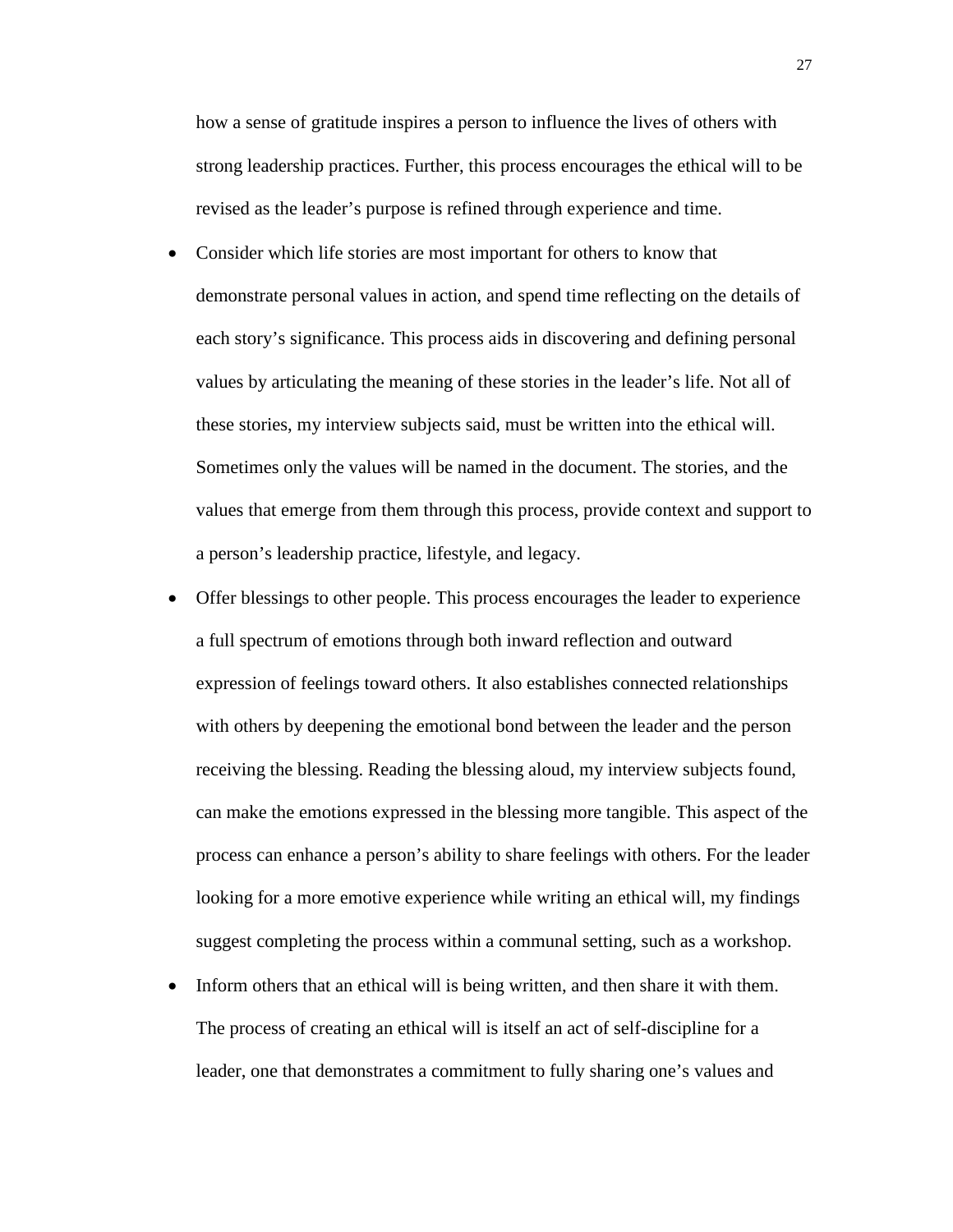beliefs. The writing process does not have to take an excessive amount of time to complete. Rather, my interview subjects suggested reserving between fifteen and forty-five minutes to write a draft. Sharing the ethical will further strengthens self-discipline by encouraging the leader to be more intentional in how his or her daily behavior reflects the values expressed on the page.

• Consider a challenging past experience, and spend time reflecting on what life lessons came from responding to that challenge. This process creates and hones a sense of enduring optimism within a leader by demonstrating how a person can learn and grow from life's challenges. Further, my findings suggest that documenting this experience, or lessons from this experience, establishes credibility within the ethical will as a leadership and legacy instrument. "If the ethical will appears too rosy, it is not believable," the rabbi found. He continued: "It has to have a sense of reality to it. Otherwise nobody will take it seriously."

#### **Conclusion**

This Leadership Action Project examined how the process of writing an ethical will can inspire authentic leadership. Modern leaders face a crucible of challenges that demand swift responses, and the result is that few take the opportunity to contemplate their personal ethical legacy: how their life experiences, values, and beliefs shape their notions of self-awareness and self-knowledge. Authentic Leadership theory, predicated on the growth of self-awareness and self-knowledge in a leader, uses practical experience and lifelong reflection to define and hone these twin notions. The ethical will, a document designed to articulate an author's values and life experiences as a legacy for others, can be a practical medium for inspiring George's five dimensions of Authentic Leadership.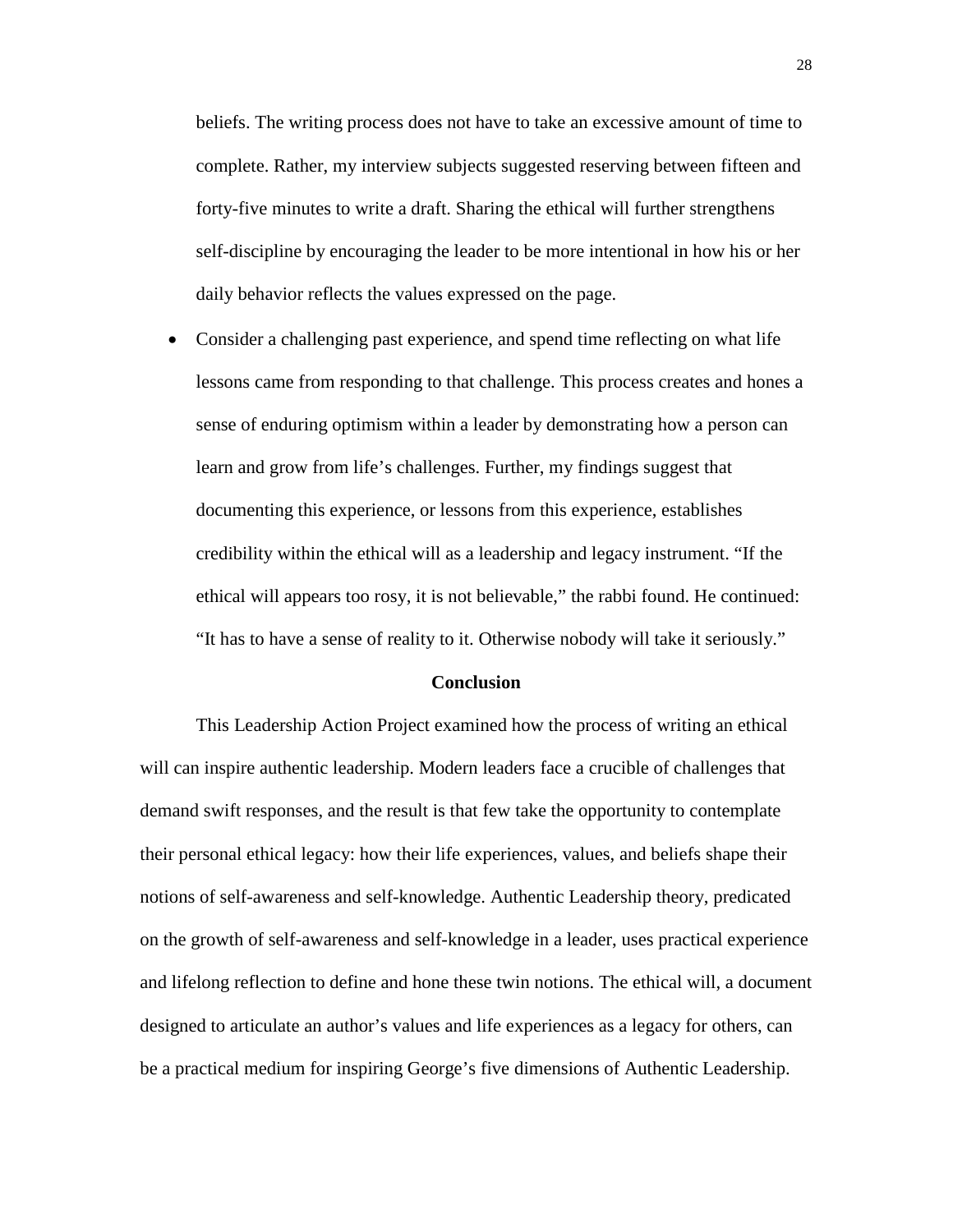My research included a literature review on the ethical will and Authentic Leadership theory, as well as interviews with ethical will practitioners who have advised on the writing process for others and have written one themselves. My findings inform a set of recommended best processes for inspiring authentic leadership through writing an ethical will.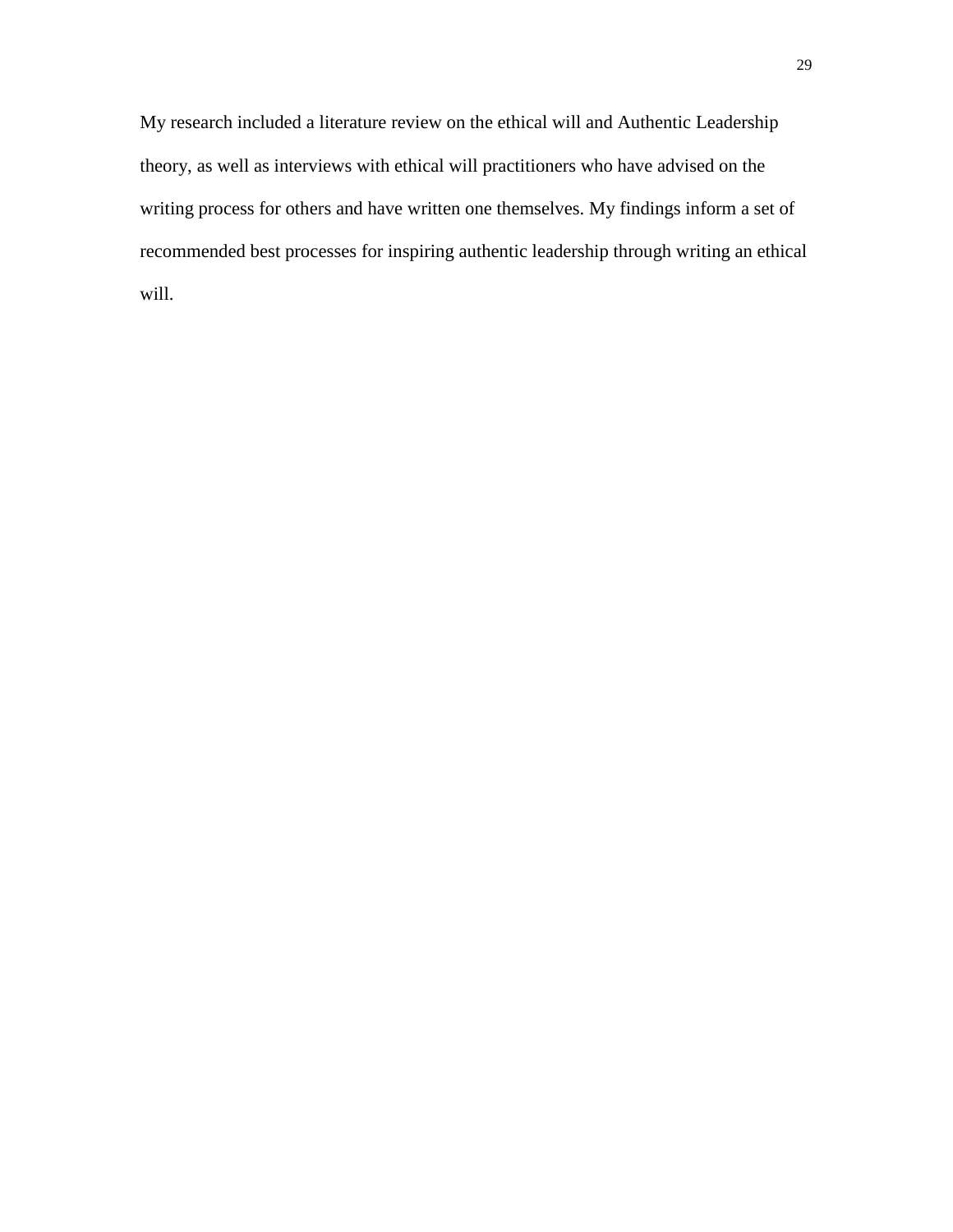#### **References**

- Alexander, R. (2006). Ethical wills: The gift of a heart. *Journal of Practical Estate Planning, 8.*
- Avolio, B. J., Walumbwa, F. O., & Weber, T. J. (2009). Leadership: Current theories, research, and future directions. *Annual Review of Psychology, 60*(1), 421-449. doi: 10.1146/annurev.psych.60.110707.163621
- Baines, B. K. (2002). *Ethical wills: Putting your values on paper*. Cambridge, MA: Perseus.
- Bennis, W. G., & Thomas, R. J. (2002). *Geeks & geezers: How era, values, and defining moments shape leaders*. Boston, MA: Harvard Business School Press.
- Bruner, J. (1994). The 'remembered' self. In U. Neisser, & R. Fivush (Eds.), *The remembering self: Construction and accuracy in the self-narrative* (41-54). Cambridge; NY: Cambridge University Press.
- Cohen-Mansfield, J., Regier, N. G., Peyser, H., & Stanton, J. (2009). Wisdom of generations: A pilot study of the values transmitted in ethical wills of nursing home residents and student volunteers. *Gerontologist, 49*(4), 525-535. doi: 10.1093/geront/gnp045
- Collins, J. (2001). *Good to great: Why some companies make the leap—and others don't*. New York, NY: HarperBusiness.
- Faulkner, C. (2010). Happily ever after: An ethical will may be a step on the journey. *Thomas M. Cooley Journal of Practical and Clinical Law, 12*(3), 451-468.
- Flashman, R., Flashman, M., Noble, L., & Quick. S. (1998). Ethical wills: Passing on treasures of the heart. *Forum for Family & Consumer Issues: NC State University, 3*(3).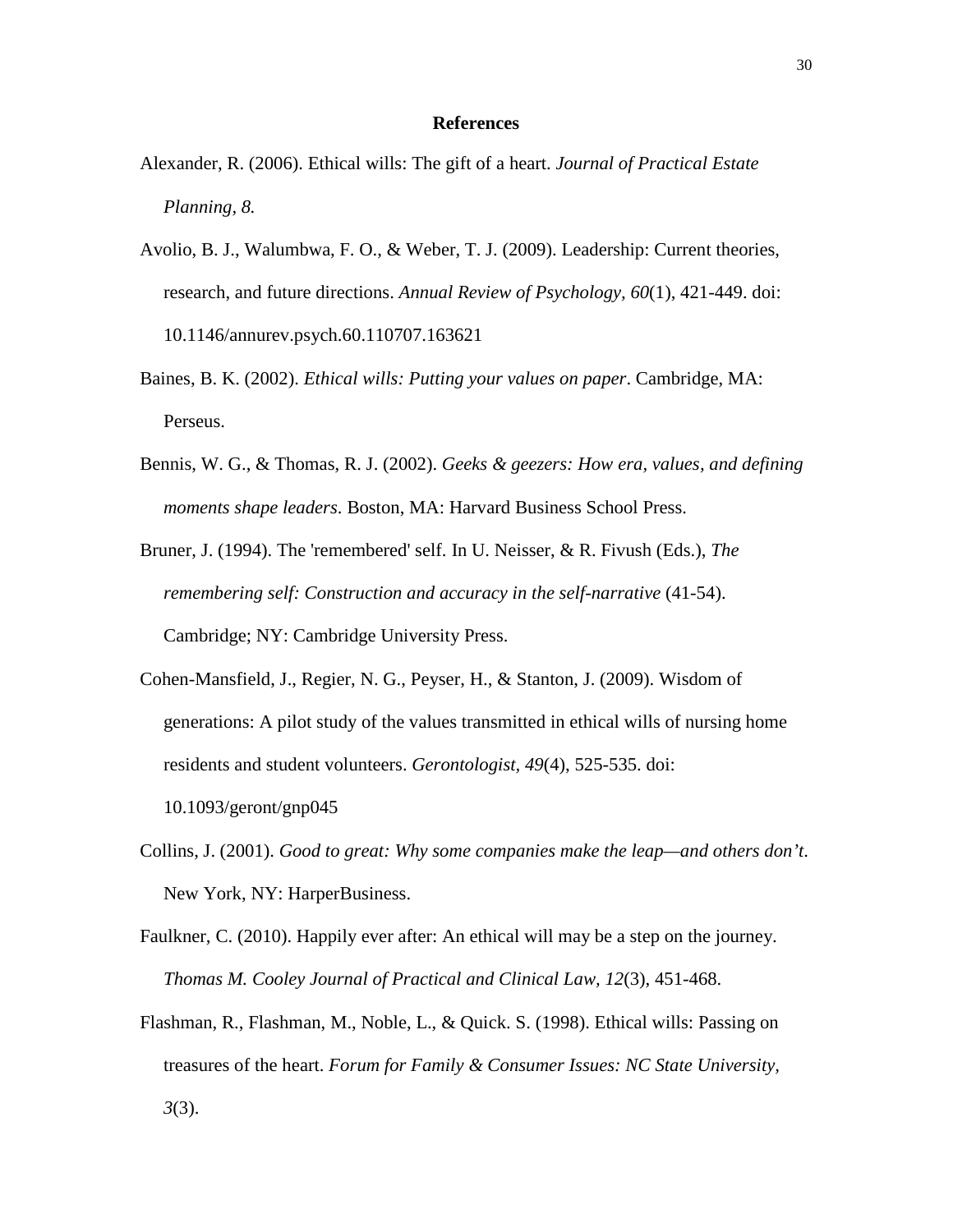- Frank, J. (2003). The human legacy: Using ethical wills to enhance estate planning. *Thomas M. Cooley Journal of Practical and Clinical Law, 6*, 65-81.
- Freed, R. (2003). *Women's lives, women's legacies: Passing your beliefs and blessings to future generations*. Minneapolis, MN: Fairview Press.
- Gardner, W. L., Avolio, B. J., Luthans, F., May, D. R., & Walumbwa, F. (2005). "Can you see the real me?" A self-based model of authentic leader and follower development. *Leadership Quarterly, 16*(3), 343-372. doi: 10.1016/j.leaqua.2005.03.003
- George, W. (2003). *Authentic leadership: Rediscovering the secrets to creating lasting value*. San Francisco, CA: Jossey-Bass.
- George, W. (2007). *True north: Discover your authentic leadership*. San Francisco, CA: Jossey-Bass.
- Greitens, E. (2011). *The heart and the fist: The education of a humanitarian, the making of a Navy SEAL*. Boston, MA: Mariner Books/Houghton Mifflin Harcourt.
- Kline Cebuhar, J. (2010). *So grows the tree: Creating an ethical will*. West Des Moines, IA: Murphy.
- Kouzes, J. M., & Posner, B. Z. (2007). *The leadership challenge* (4th ed.). San Francisco, CA: Jossey-Bass.
- Maxwell, J. A. (2005). *Qualitative research design: An interactive approach* (2nd ed.). Thousand Oaks, CA: Sage.
- Northouse, P. (Ed.). (2010). *Leadership theory and practice* (5th ed.). Thousand Oaks, CA: Sage.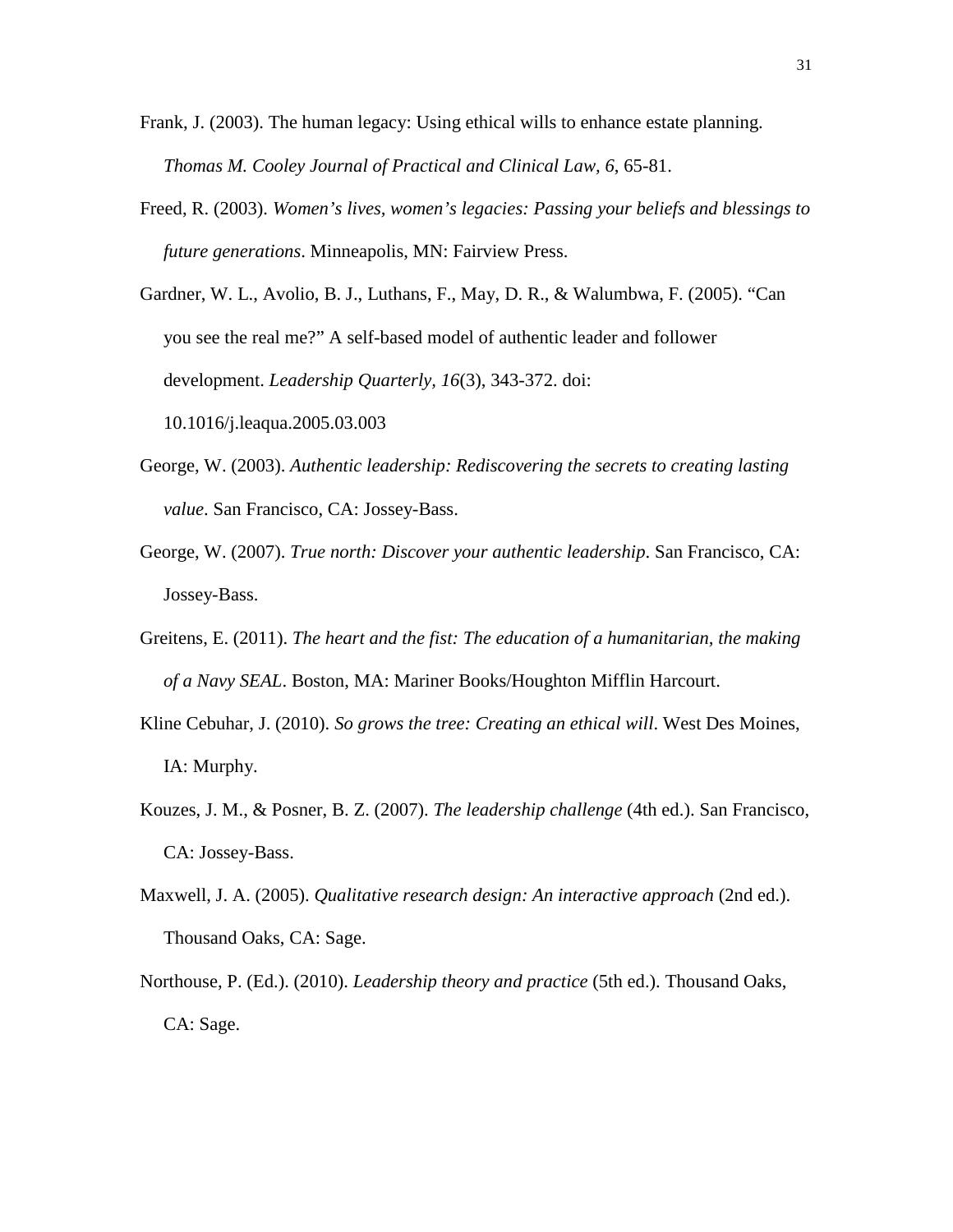- Riemer, J., & Stampfer, N. (1991). *So that your values live on: Ethical wills and how to prepare them*. Woodstock, VA: Jewish Lights.
- Rubin, H. and Rubin, I. (2012). *Qualitative interviewing: The art of hearing data* (3rd ed.). Thousand Oaks, CA: Sage.
- Shamir, B., Dayan-Horesh, H. & Adler, D. (2005). "Leading by biography: Towards a life-story approach to the study of leadership." *Leadership*, *1*(1), 13-29.
- Shamir, B., & Eilam, G. (2005). "What's your story?" A life-stories approach to authentic leadership development. *Leadership Quarterly, 16*(3), 395-417. doi: 10.1016/j.leaqua.2005.03.005
- Sheridan, J. (2009). The ethical will: A modern approach to an ancient tradition. *LLI Review, 4*, 114-120.
- Sparrowe, R. T. (2005). Authentic leadership and the narrative self. *Leadership Quarterly, 16*(3), 419-439. doi: 10.1016/j.leaqua.2005.03.004
- Stanton, J., & Peyser, H. (2010). The use of ethical wills to engage future Jewish leaders. *Religious Education, 105*(5), 536-548. doi: 10.1080/00344087.2010.516217
- Taylor, D. (2011). *Creating a spiritual legacy: How to share your stories, values, and wisdom.* Grand Rapids, MI: Brazos Press.
- Thomas, R. J. (2008). *Crucibles of leadership: How to learn from experience to become a great leader*. Boston, MA: Harvard Business Press.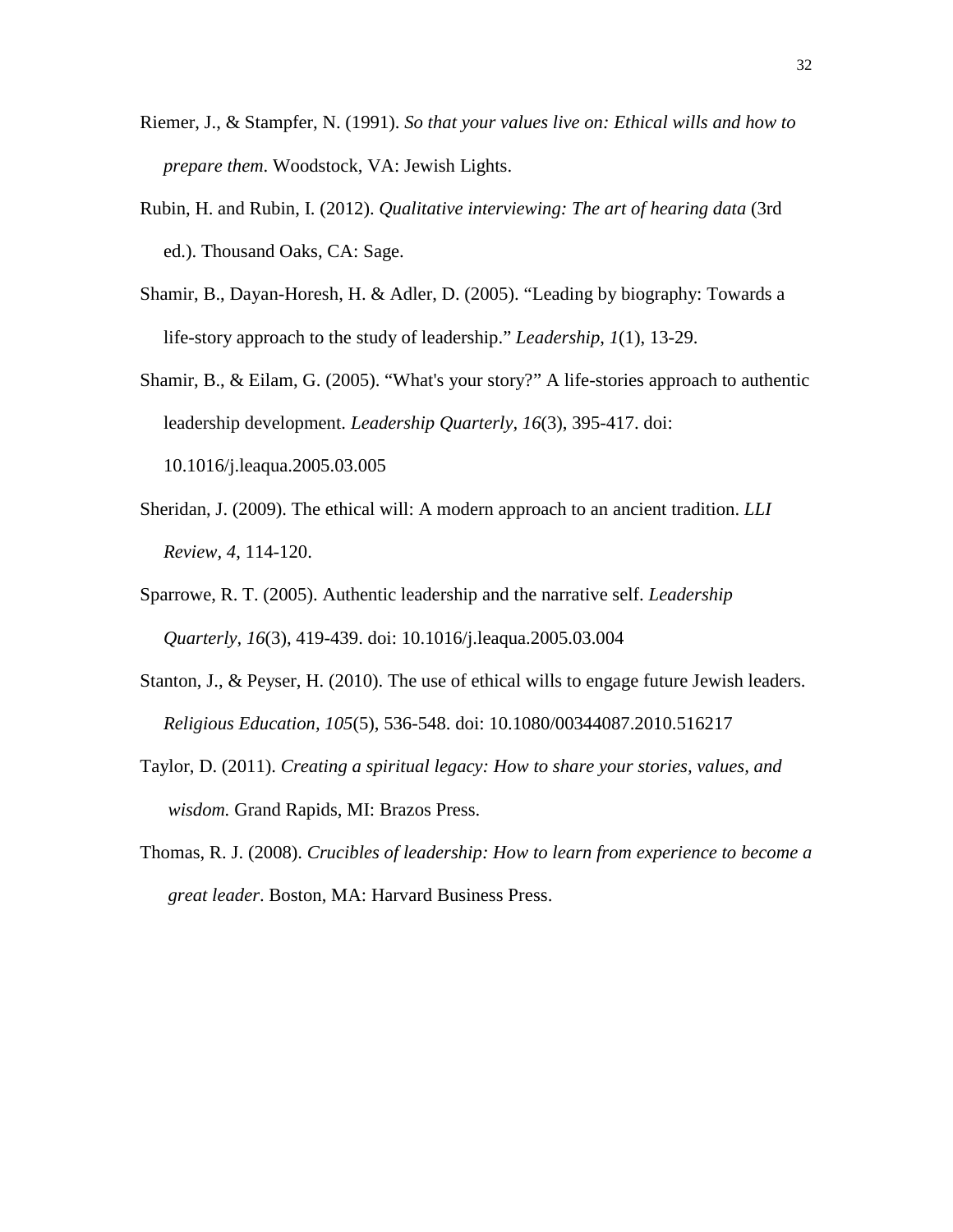## **Appendix**

## **Research Instrument**

### **Purpose**

Identify themes from how my subjects made sense of their leadership journeys through the process of writing an ethical will.

## **Objectives**

Learn the definition of an ethical will and how one is written.

Identify and explore potential connections between these themes from leadership journeys and George's five dimensions of Authentic Leadership.

Identify and explore if a connection exists between the description of a crucible experience through the process of writing an ethical will and a corresponding increase through that process of self-knowledge and self-awareness.

## **Interview Inventory I**

- Touring Question: Definition and subject background.
	- 1. Please define, in your own words: what is an ethical will?
		- When did you become interested in ethical wills, and why?
		- When did you write your own, and what inspired you to do so?
	- 2. Please walk me through the process of writing one.
		- How would you describe your personal experience of the process of writing an ethical will, and what did you gain from this experience?
		- Who has been interested in writing an ethical will with your guidance, and what have been their reactions to completing the process?
- $\triangleright$  Focused Questions: Five dimensions of Authentic Leadership and the Crucible Experience.
	- 3. How did the writing process alter your sense of your life's purpose, if it did so?
		- How did you see your life's purpose beforehand?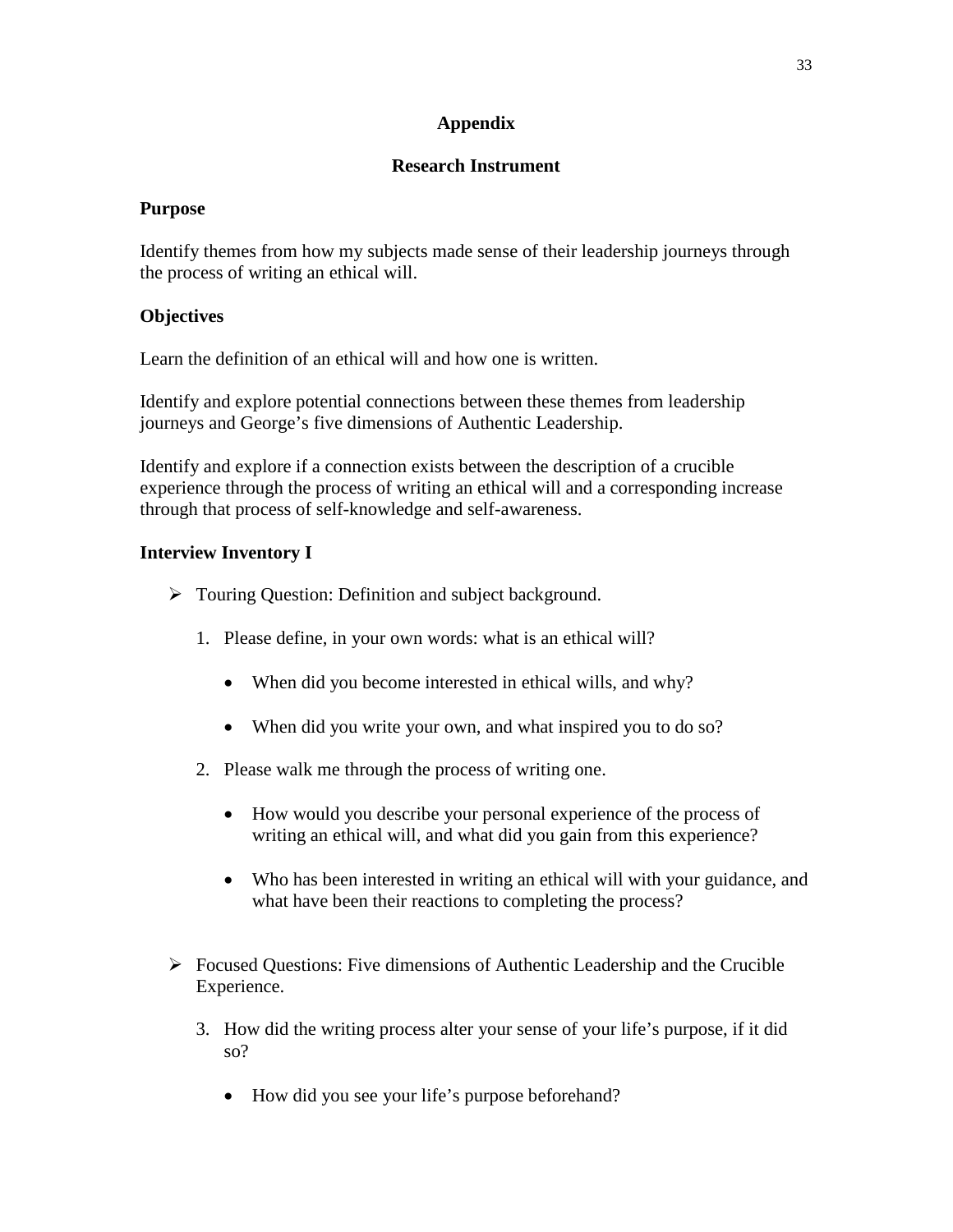- How did you see your life's purpose afterward?
- 4. What was the process of reflecting on your significant values like while writing your ethical will?
	- How did you identify with your significant values before writing?
	- How did you identify with your significant values after writing?
	- Did the act of writing these reflections down motivate you to demonstrate the expression of your values in a new way, or not? If so, how? If no, how do you express your values in daily life?
- 5. When emotions would arise from reflecting and writing on your life experiences, how did you describe those emotions to your audience?
	- Did you encounter any barriers to expressing your emotions? If yes, how were you able to weaken or remove those barriers in order to express those emotions? If no, how did you find yourself experiencing emotions when writing?
	- Did you find that experiencing emotions while writing strengthened your routine interactions with people in your life, or not? Please share an example.
	- Having faced emotions while writing your reflections, how do you now share similar emotions in your daily life?
- 6. How did writing an ethical will encourage you to reflect on your life choices?
	- When reflecting on your successes and failures in life, how did you experience a sense of ownership of your life choices? Did this sense of ownership increase or decrease after writing an ethical will?
	- Did this reflection lead to a greater sense of understanding about how you make life choices, or not? If so, please share an example.
	- Did the process give you greater wisdom on making life choices going forward? Please share an example of how you made a choice informed of the wisdom that you gained from the process.
- 7. Did you reflect on a challenging life experience that you overcame, and how did the process of writing about it contribute to how you understand your own strengths and weaknesses?